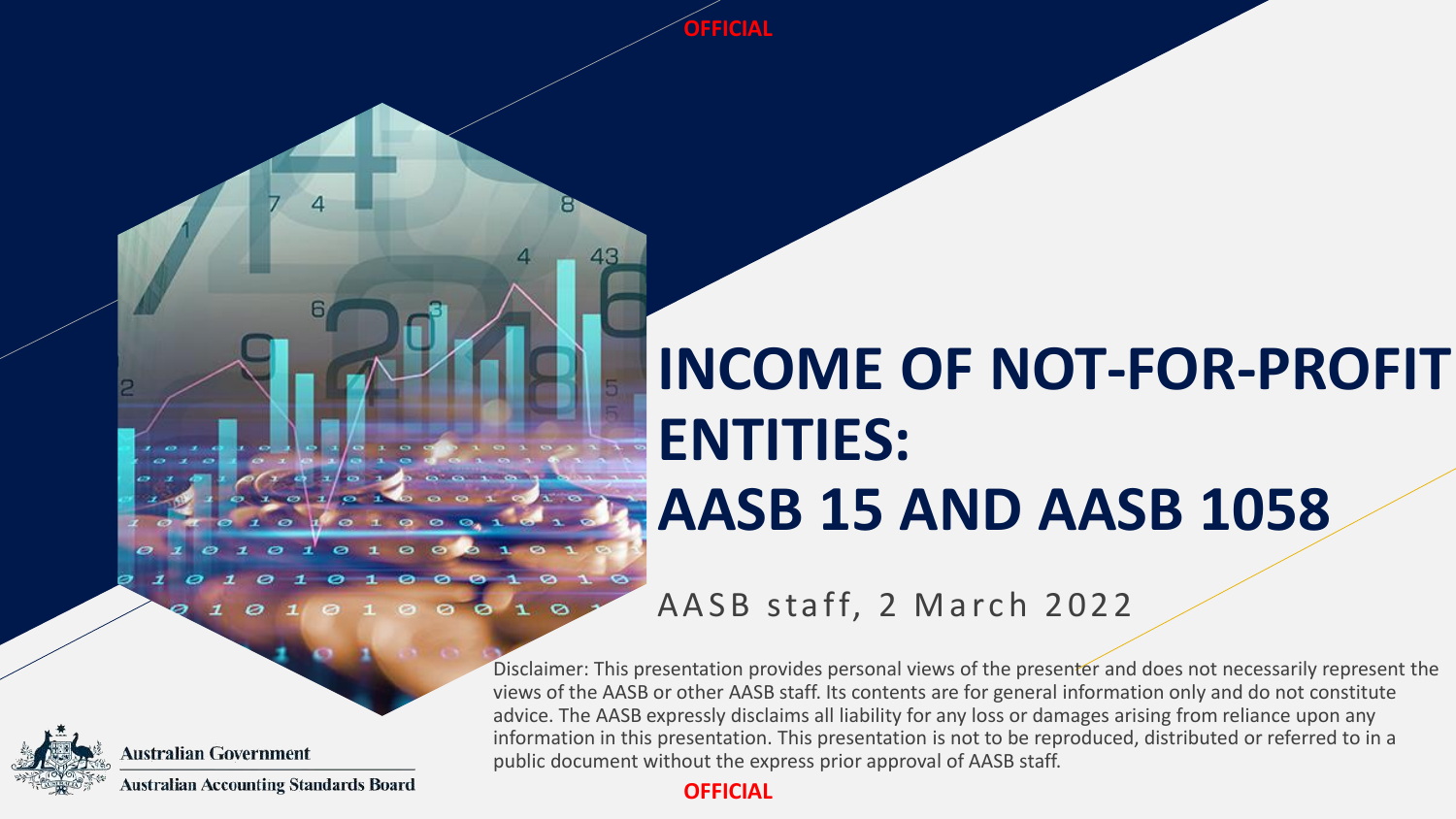# **PURPOSE**

- Overview of short-term narrow-scope project
- Some matters addressed in the Exposure Draft [318](https://aasb.gov.au/admin/file/content105/c9/ACCED318_01-22.pdf)
- Additional educational material to support consistent application on some matters raised
- Other matters will be considered as part of the Post-Implementation Review (PIR) on AASB 15 NFP Guidance and AASB 1058

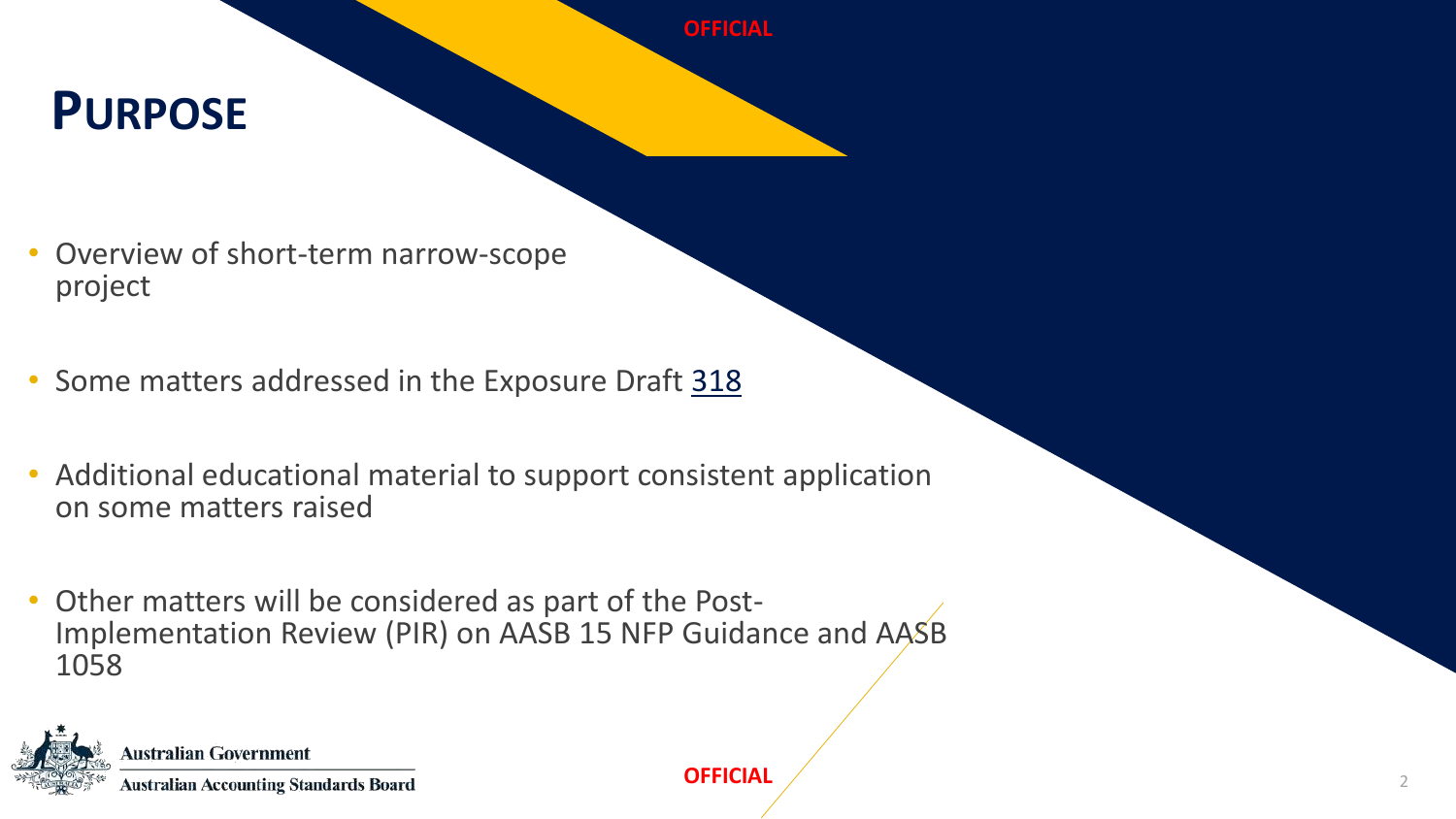# **Topics**

- Scope and principles of the standards
- Documentation to be considered
- Sufficiently specific and enforceable criterion
- Capital grants
- Upfront payments
- Grants received in arrears
- Principal v agency
- Termination for convenience
- ED 318 AASB 1058 Example 3A
- ED 318 Peppercorn / concessionary leases
- Post-implementation review

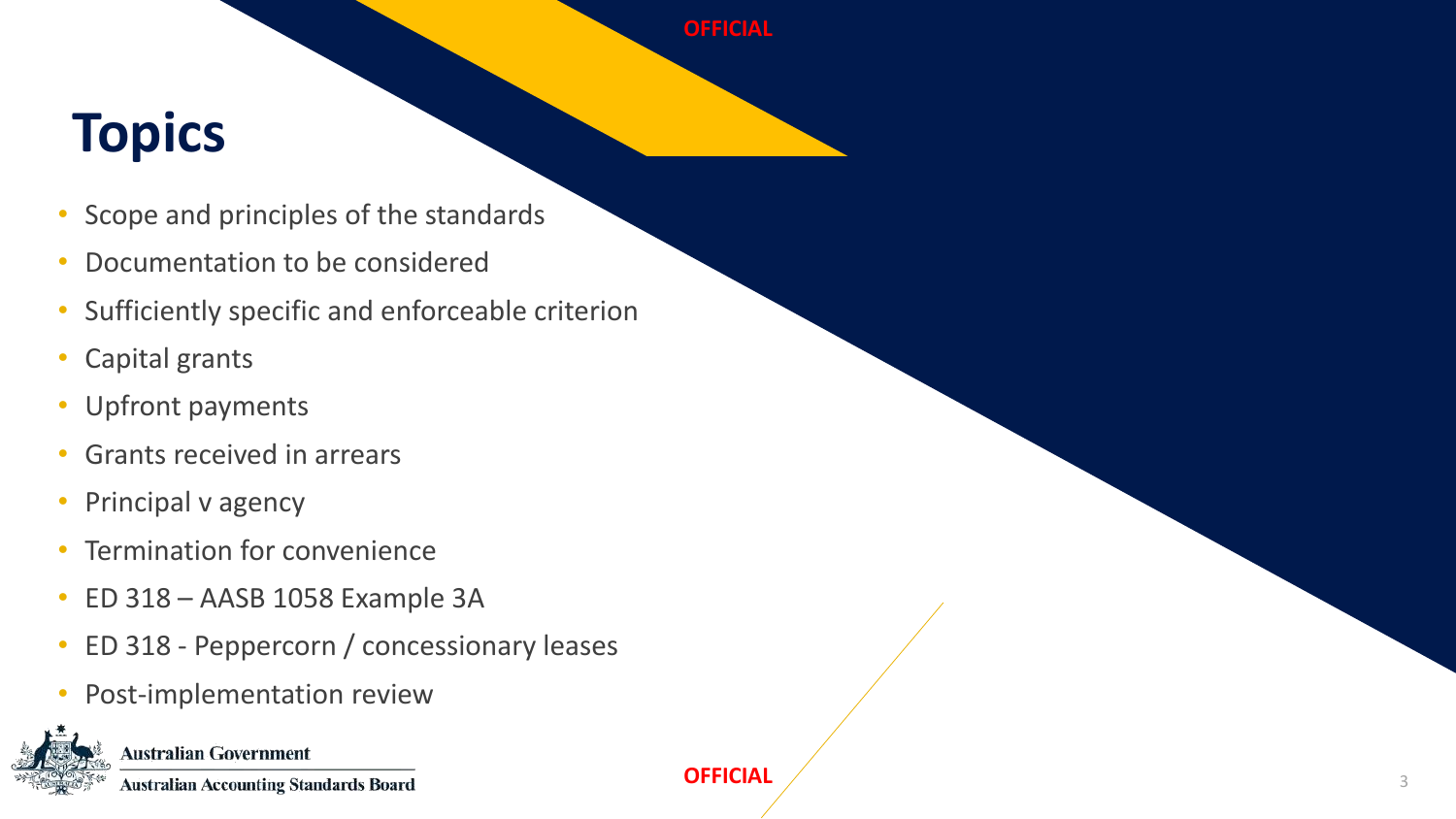# **RELEVANT ACCOUNTING STANDARDS – SCOPE ILLUSTRATION**

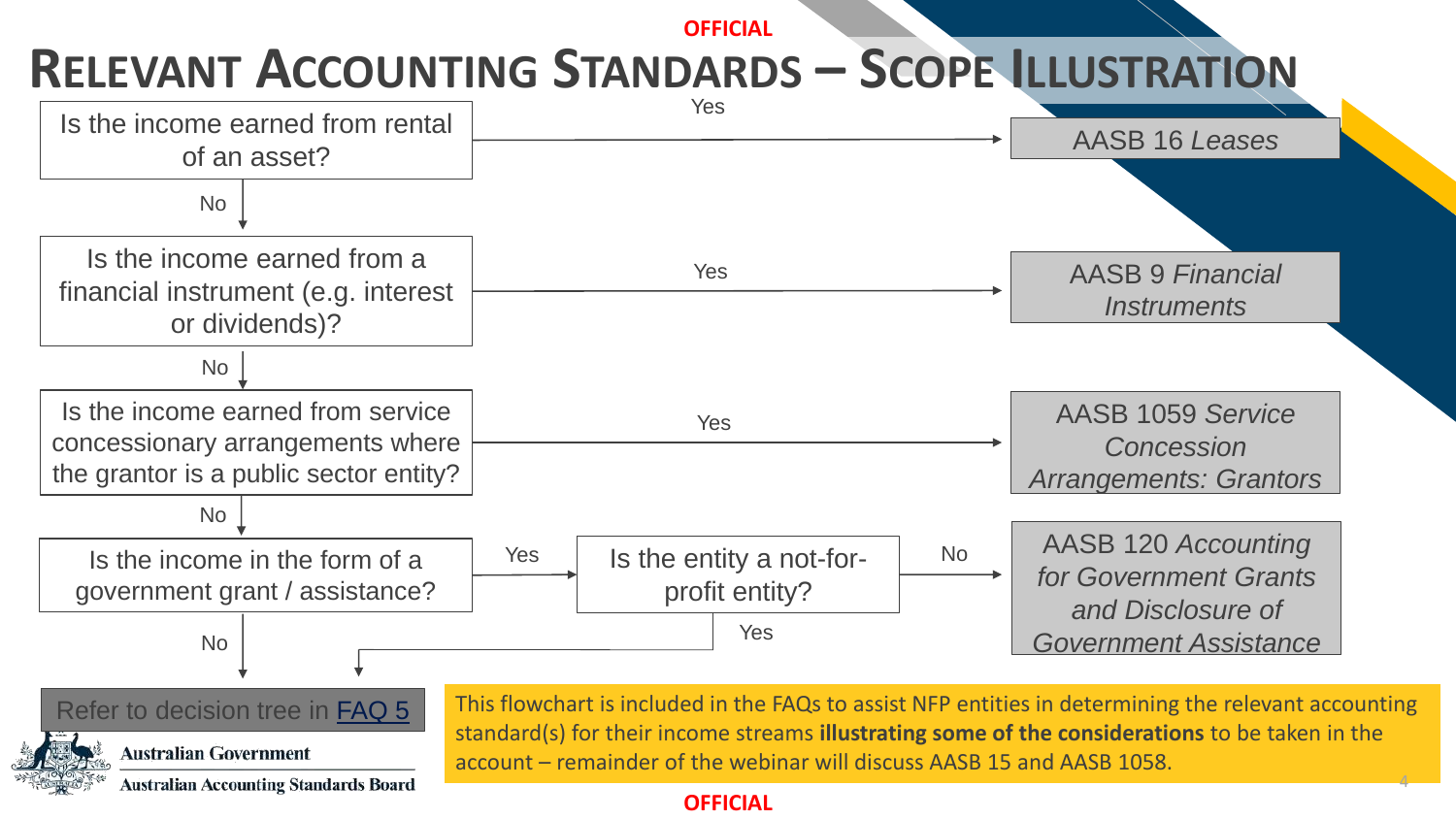# **PRINCIPLES OF AASB 15 AND AASB 1058**

• Interaction between AASB 15 (and other standards) and AASB 1058 (AASB 1058, Appendix B, Chart 1):

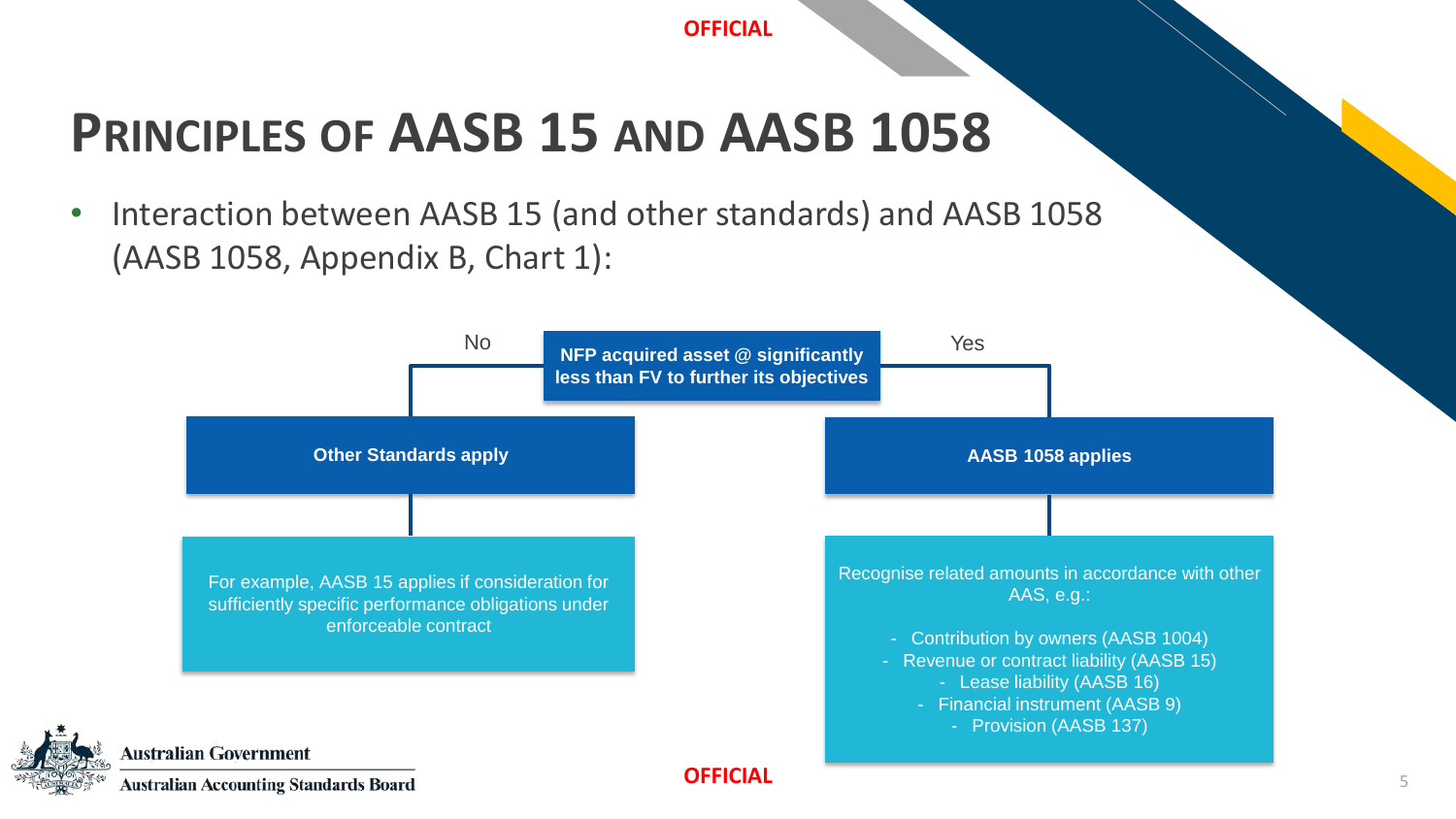# **PRINCIPLES OF AASB 15 AND AASB 1058**

- The standard used will impact the timing and amount of income
- Stakeholder feedback has indicated that determining the relevant standard has been one of the most challenging implementation issues
	- Certain criteria to be satisfied for income to be within the scope of AASB 15 (refer next slide)
	- AASB 1058 is a residual standard
- Principles explored in more detail in the AASB [Key Facts](https://www.aasb.gov.au/media/jw1bky3c/keyfacts_27-feb2022.pdf) document

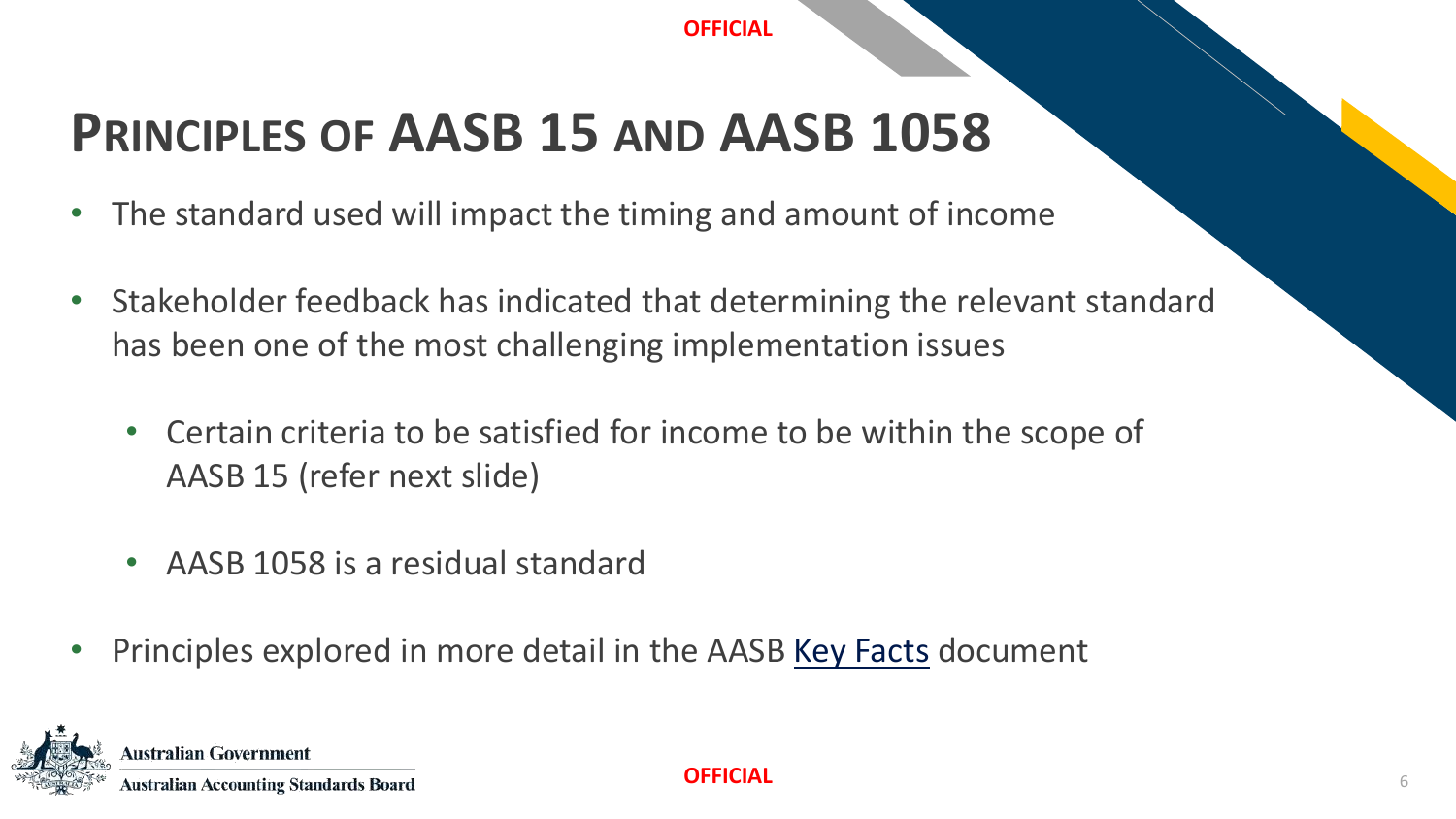# **PRINCIPLES OF AASB 15: CRITERIA**

Contract is enforceable

Examples of enforceability:

- Refund clause
- Ability to enforce specific performances or claim damages
- Right to take an interest in assets (AASB 15.F12)

The funding should oblige the entity to transfer goods or services to a customer (including provision of goods or services to third-party beneficiaries). (AASB 15.F5-F8) Funding for internal / administrative purposes will not result in a performance obligation. (AASB 15.25)

Promise to transfer goods / services to an external party

Promise is sufficiently specific -> performance obligation

The promised goods / services need to be sufficiently specific to enable the NFP to determine when the obligation is satisfied.

This requires judgement, which takes into account any conditions specified in the agreement regarding the promised goods or services, including their following aspects (AASB 15.F20):

- Nature or type
- Cost or value
- **Quantity**
- **OFFICIAL** Period of supply / service.

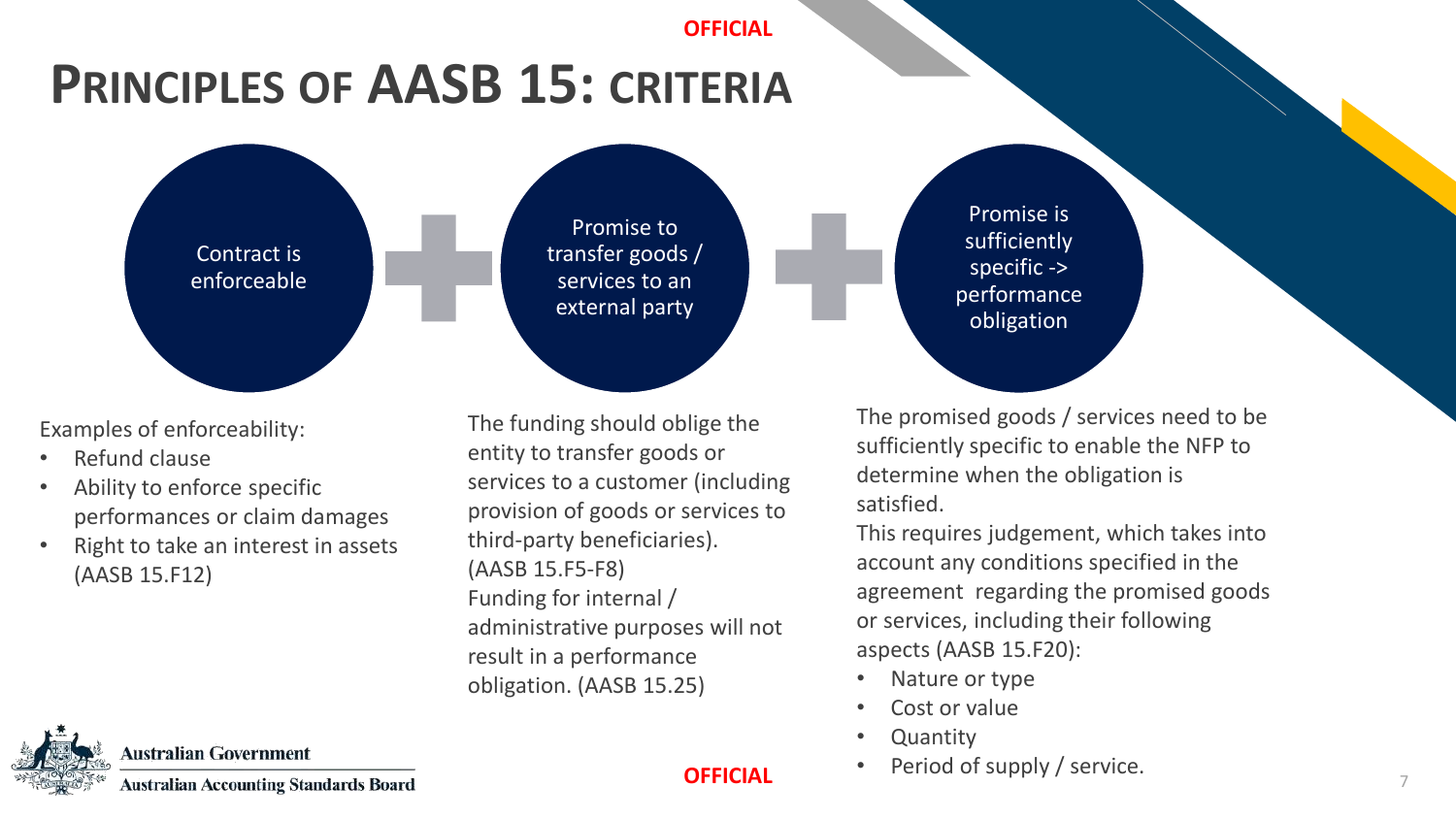# **HIGH LEVEL OVERVIEW OF INCOME RECOGNITION PRINCIPLES UNDER AASB 15 AND AASB 1058**

## Identify performance obligations / promises to transfer goods/service to external party (customer)

AASB 15 AASB 1058

Contract is either not enforceable or does not contain sufficiently specific performance obligations

Recognise revenue as and when the control of goods/services is passed to the customer. Either point in time or over time recognition.



**Australian Government** 

Recognise income when the entity is entitled to a related asset (e.g. cash).

Amount of income is the asset value less any associated liability (recognised in accordance with accounting standards). Point in time recognition (capital grant exception).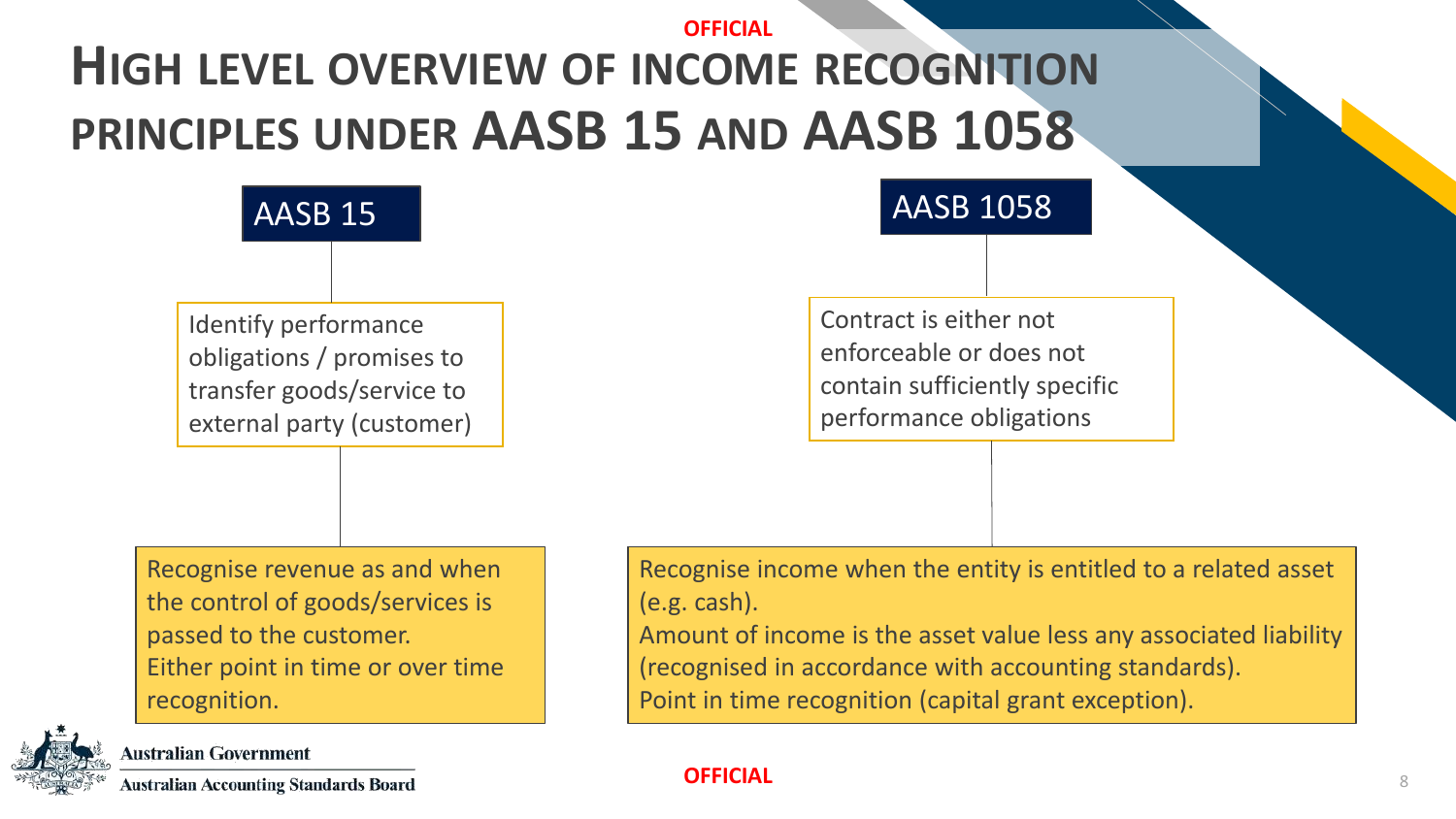# **DOCUMENTATION**

**Issue raised:** what documentation should be considered in formulating income recognition methodology (i.e. do entities look only at the clauses within the contract)?

Consider the guidance in the standard and associated documents around a contract providing evidence of agreed upon terms:

Contract: *An agreement between two or more parties that creates enforceable rights and obligations. (AASB 15: Appendix A)*

**OFFICIAL**

- Contracts can be written, oral or implied by customary business practices
- The practices and processes for establishing contracts with customers vary and shall be considered in determining whether and when an agreement with a customer creates enforceable rights and obligations

(AASB 15.10)

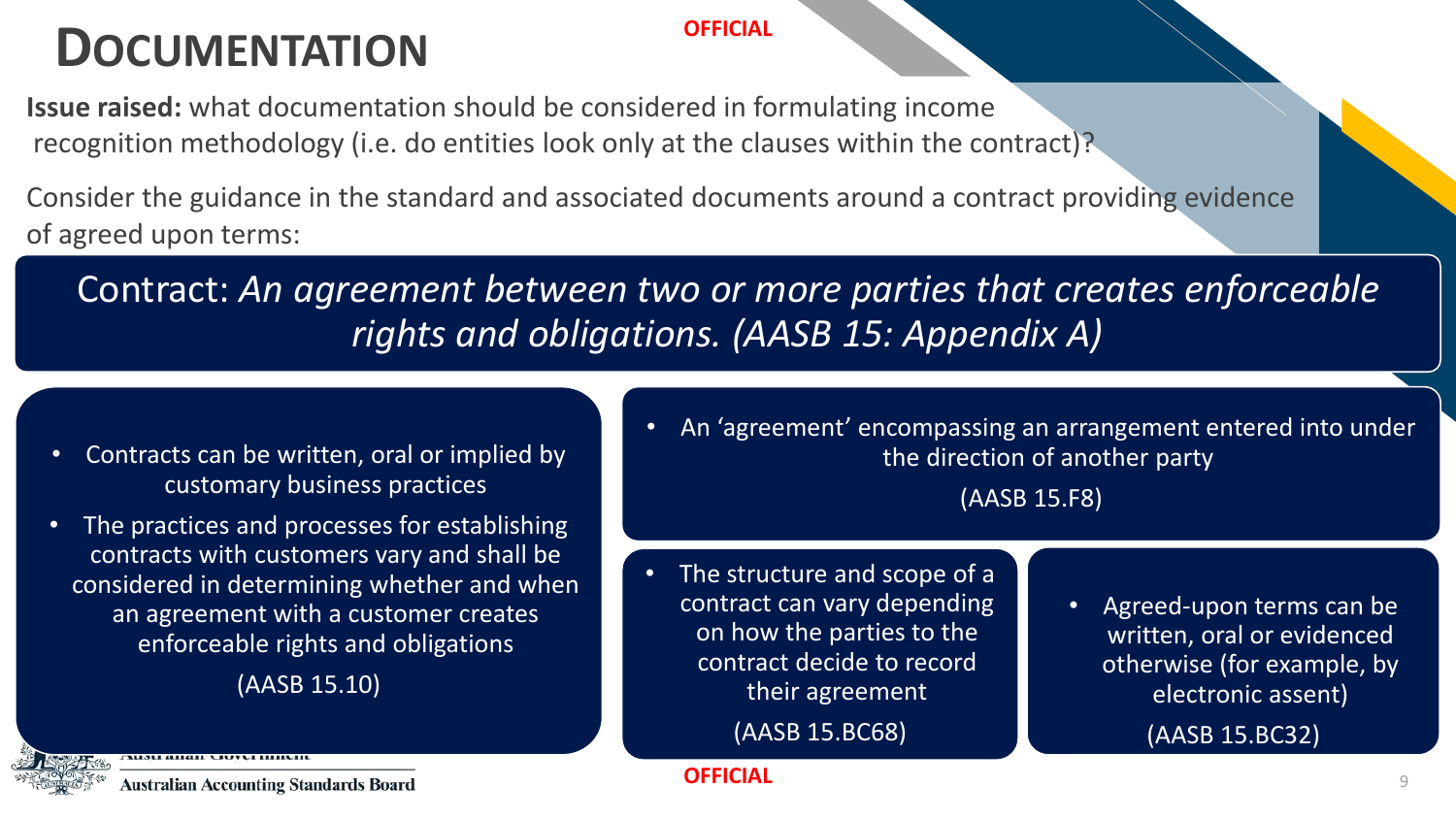## **SUFFICIENTLY SPECIFIC PERFORMANCE OBLIGATIONS OFFICIAL**

**Issue raised:** How specific does sufficiently specific need to be?

- Contract (or part of) needs to include sufficiently specific performance obligations (along with enforceability) to be within the scope of AASB 15
- Principle of sufficiently specific relates to the level of discretion which a recipient has over how the received funds are spent – judgement call



**Australian Government** • The  $\sim$   $\sim$   $\sim$   $\sim$   $\sim$ 

High level of discretion, e.g. receiving entity can choose how to spend the funds with few constraints => **less chance that the contract contains sufficiently specific performance obligations** 

> Low level of discretion, e.g. contract contains explicit requirements on the goods / services required to be transferred to the customer => **contract is more likely to contain sufficiently specific performance obligations**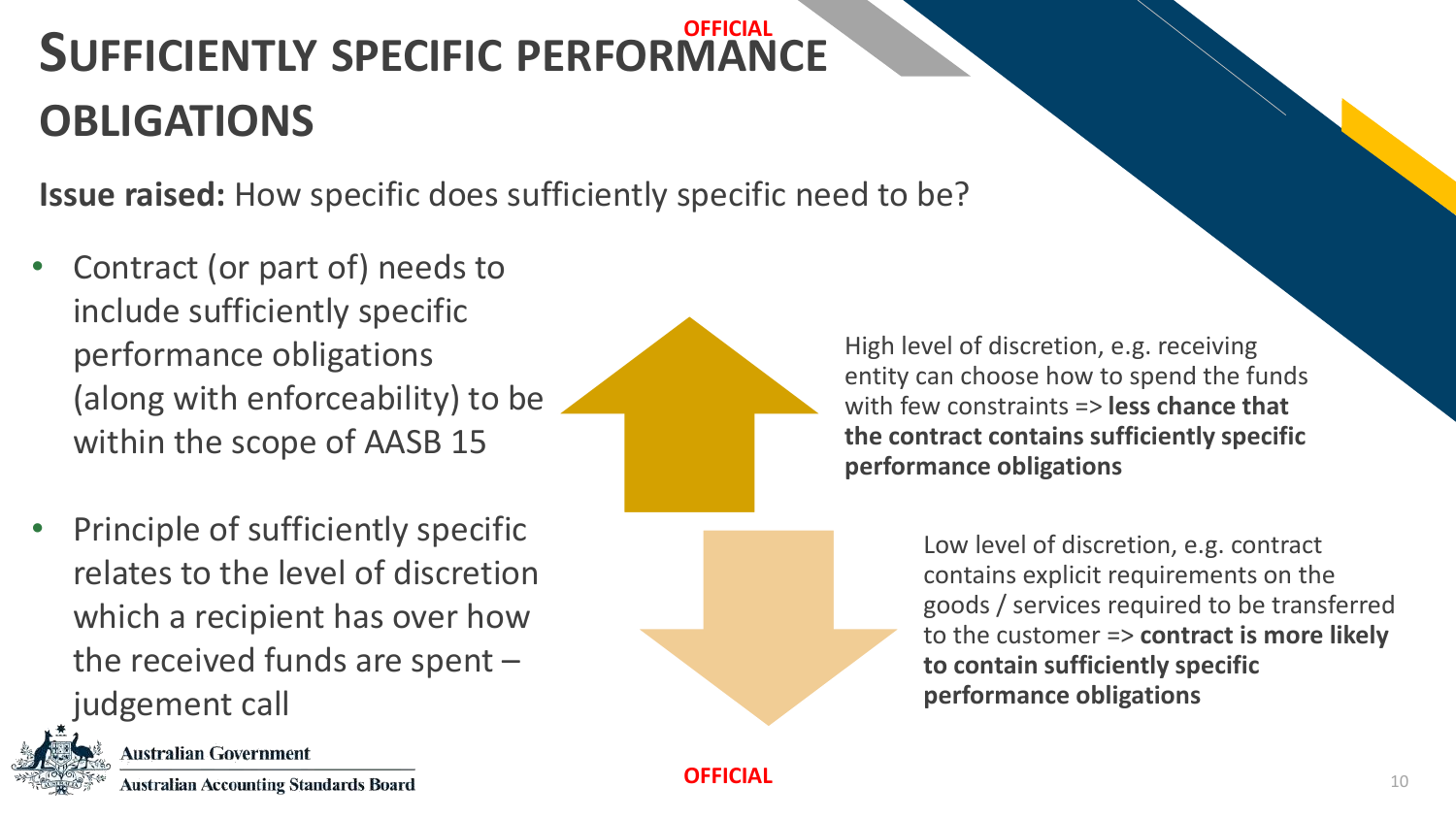# **SUFFICIENTLY SPECIFIC PERFORMANCE OBLIGATIONS (CONTINUED)**

- Does the agreement specify the goods / services to be provided in return for funds given or can the entity choose which activities to perform under broad constraints? Relevant guidance is AASB 15.F20 – F27
- Judgement around specificity consider explicit or implicit conditions specified in the agreement regarding the promised goods or services, including:



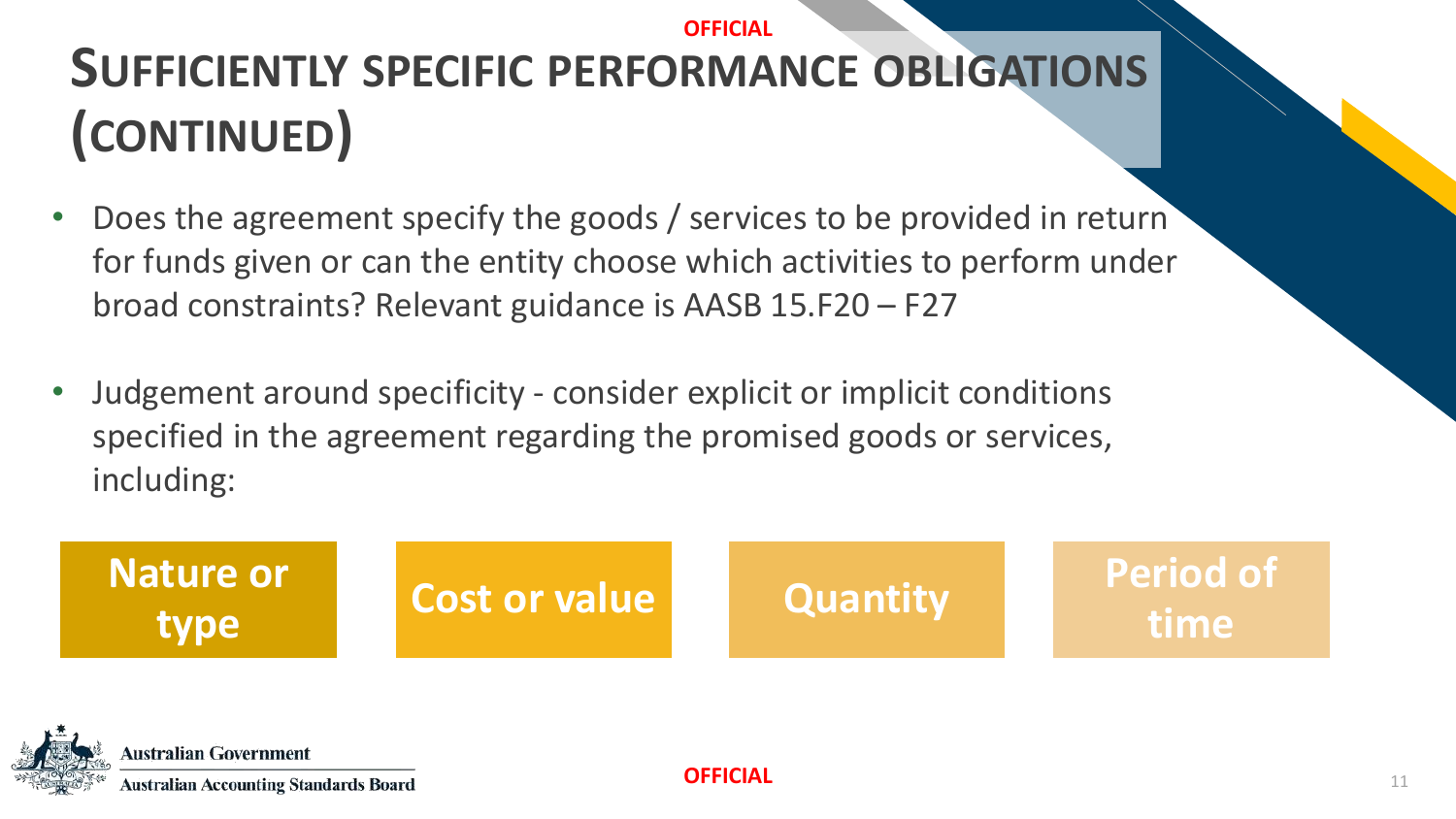# **ENFORCEABILITY**

**Issue raised:** is a refund clause sufficient to demonstrate enforceability?

Relevant paragraphs – AASB 15.F10-F15

- An agreement is typically enforceable by another party through legal or equivalent means and the agreements can be written or oral
- Enforceability is considered in relation to both the particular terms of an agreement and any additional terms agreed to by the parties as a result of further discussions or actions

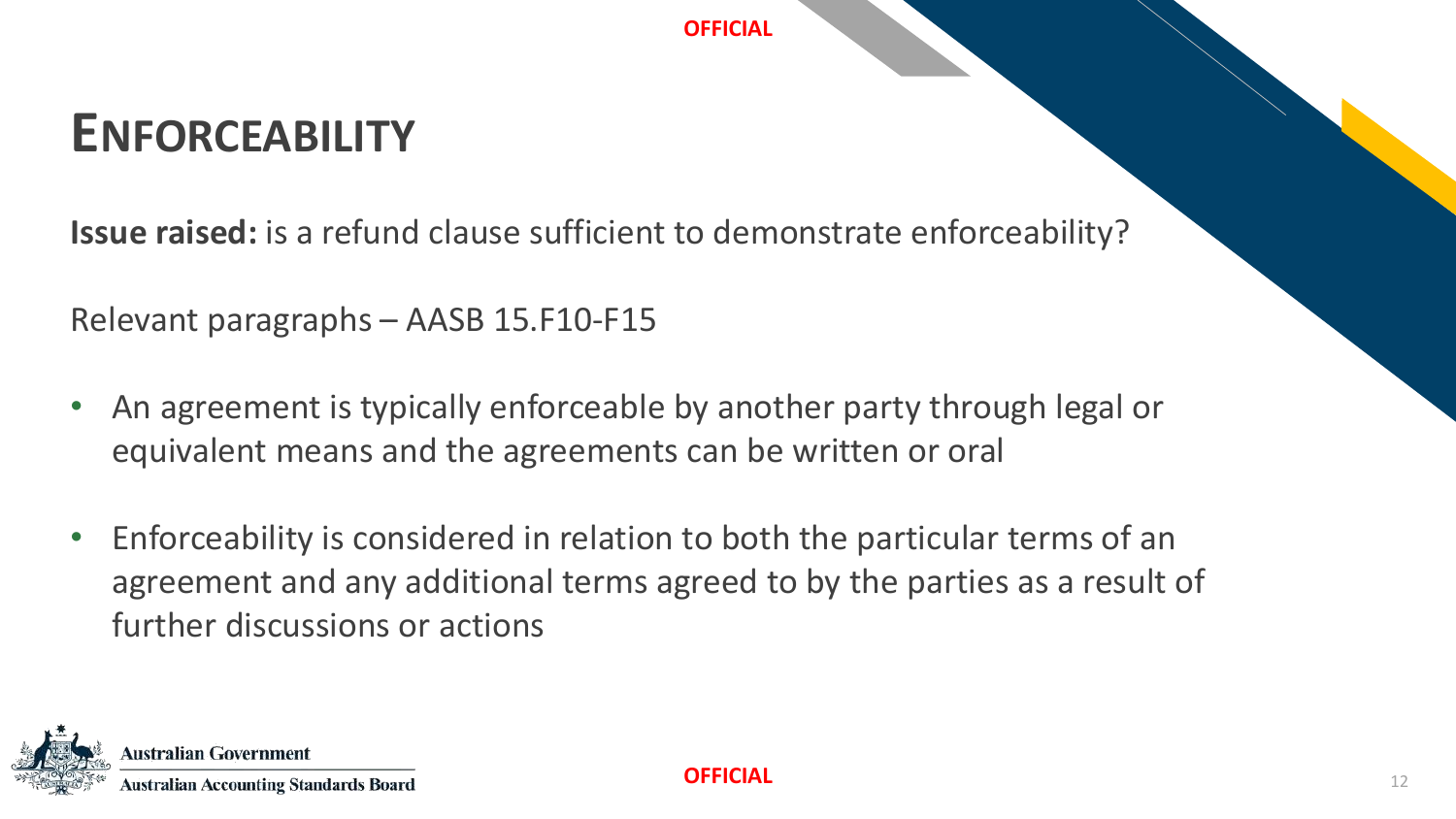## **EXAMPLES OF ENFORCEABILITY OFFICIAL**

AASB 15.F12 – examples of terms that result in enforceable agreements include:

A refund in cash or kind when the An administrative process agreed performance has not exists to enforce agreements KK occurred between Sovereign States or between a State or another The customer, or another party party  $\bigcirc$ acting on its behalf, has a right to enforce damages The customer has the right to take a financial interest in assets purchased or The parties to the agreement are constructed by the entity required to agree on alternative uses of the resources provided under the agreement

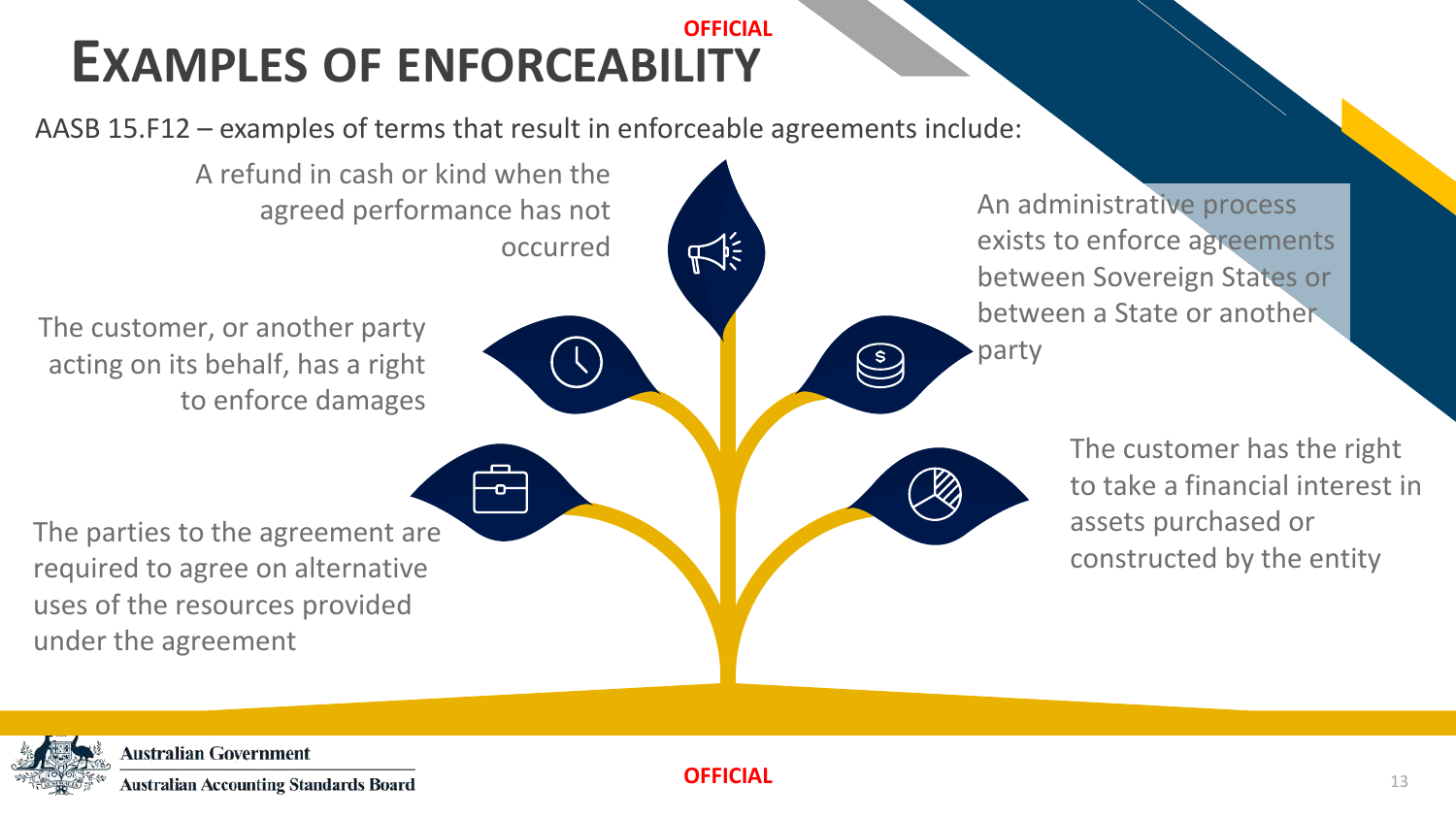# **CAPITAL GRANTS**

**Issues raised:** 

- 1. How specific do the 'identified specifications' in AASB 1058.15 need to be?
- 2. How should income be recognised for contracts which fall into the assets controlled by the entity exception in AASB 1058.15-17?

Financial asset to acquire or construct a non-financial asset to identified specifications transferred to any other party

Able to use 'capital grants' exception

Agreement does not require the

**OFFICIAL**

non-financial asset to be

Arrangement is enforceable

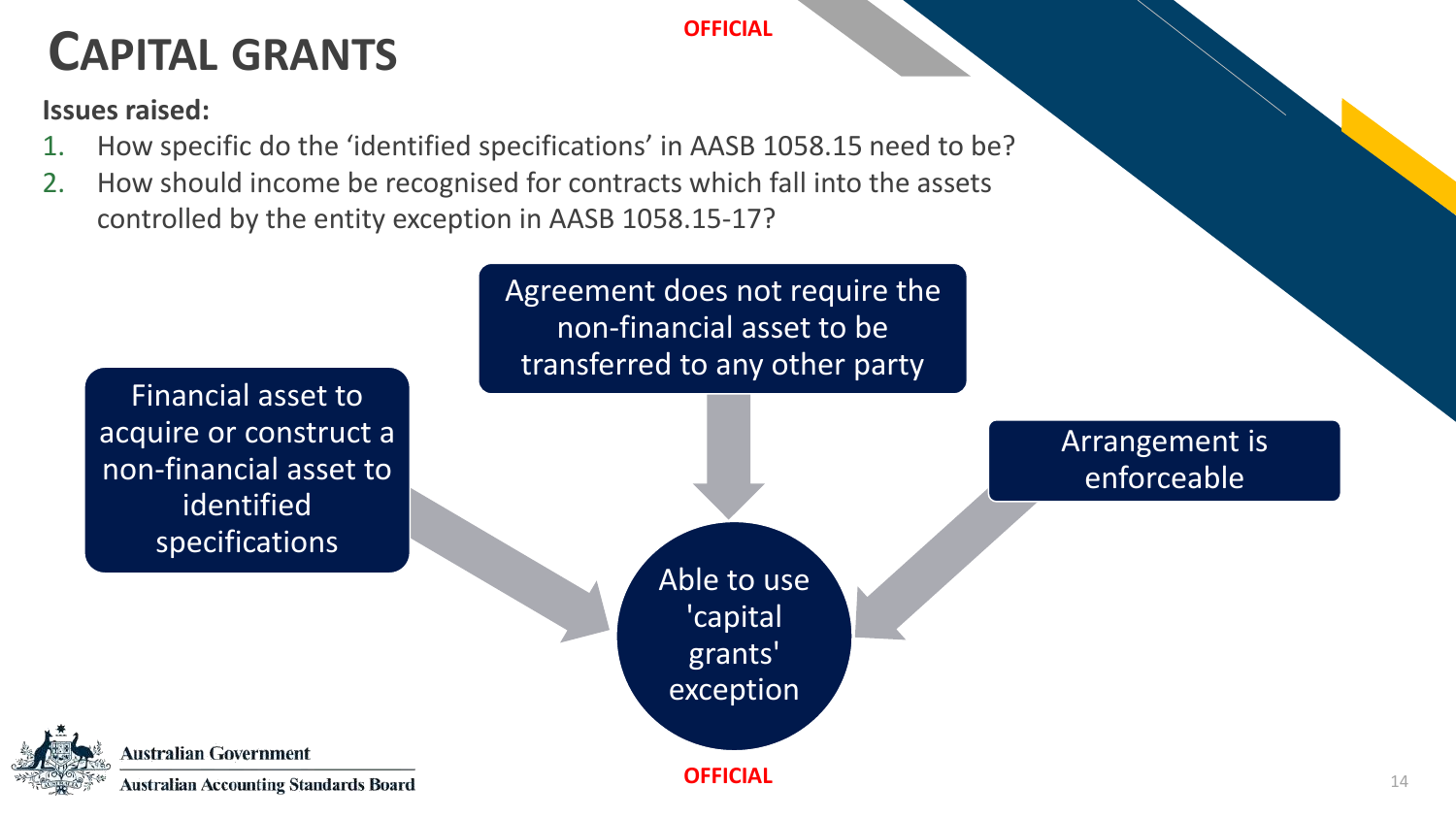# **AASB 1058: EXAMPLE 9 (SUMMARY)**

- $\triangleright$  On 1 July 20X1 Entity receives \$2m cash grant to build a 2 room early learning centre (ELC) on the entity's land to the standard specified by the government regulations.
- $\triangleright$  Any unspent funding should be returned once the building is complete.
- $\triangleright$  The funder is reimbursed on a pro-rata basis if the ELC ceases to be used within 10 years.
- At the end of 30 June 20X2, the construction was 60% complete and \$1.2m of the funds had been spent.
- The ELC was completed on 30 June 20X3 and the \$2m was fully spent.

**Analysis** – the agreement meets the criteria in paragraphs 15 – 17 and therefore can recognise income when (or as) the entity satisfies its obligations under the transfer.

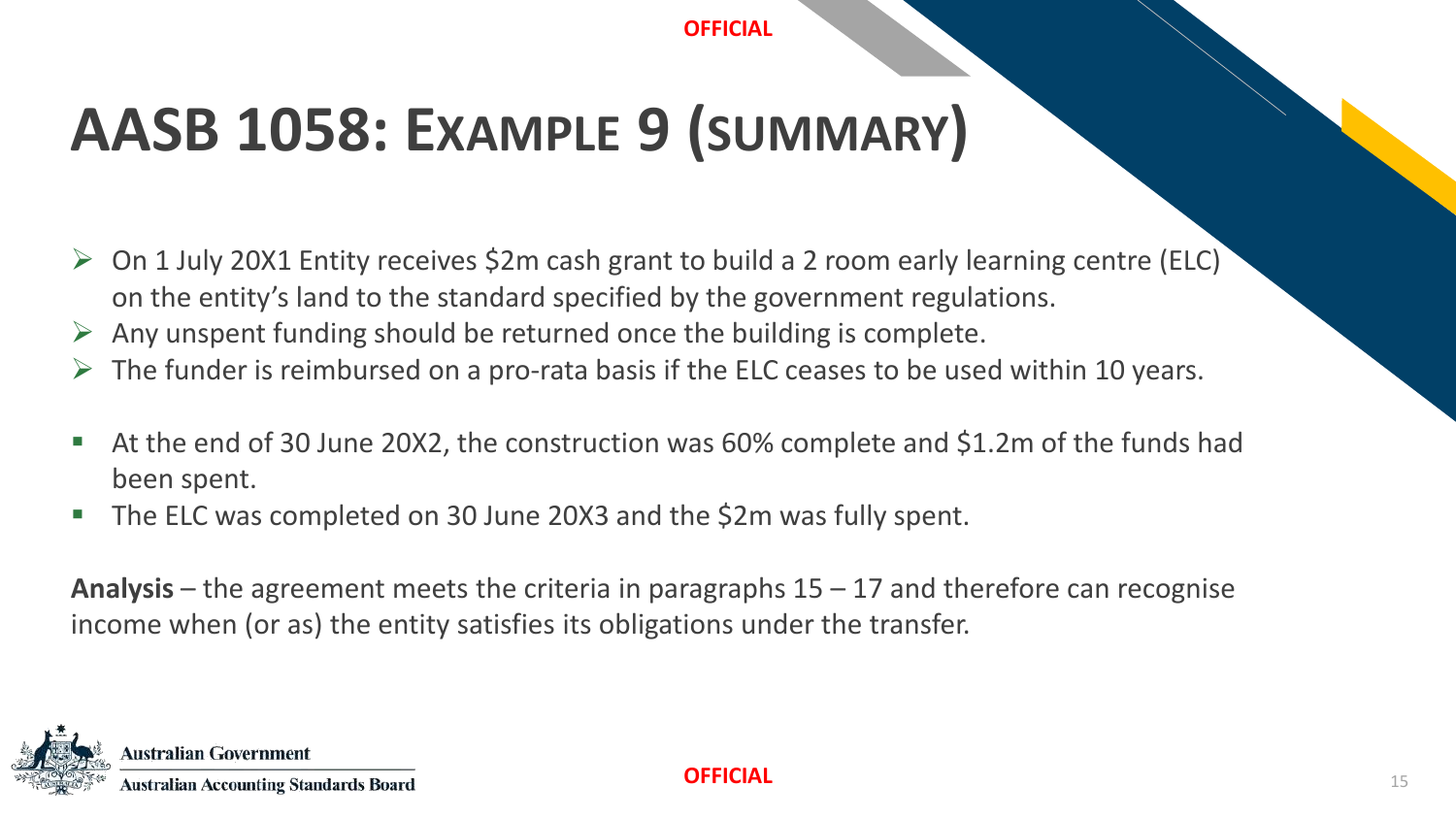## **AASB 1058: EXAMPLE 9 (CONTINUED) OFFICIAL**

### **Accounting treatment:**

| At 1 July 20X1<br>Dr: Cash<br>Cr: Obligation                           | \$2m   | \$2m   |
|------------------------------------------------------------------------|--------|--------|
| At 30 June 20X2 as the work progresses<br>Dr: Obligation<br>Cr: Income | \$1.2m | \$1.2m |
| Dr: Capital WIP<br>Cr: Cash                                            | \$1.2m | \$1.2m |

- $\checkmark$  At 30 June 20X2, the recognised income is \$1.2m based on the stage of completion.
- $\checkmark$  At 30 June 20X3, the total cumulative recognised income is \$2m and the capital WIP is transferred to building asset since it is complete.



**Australian Government**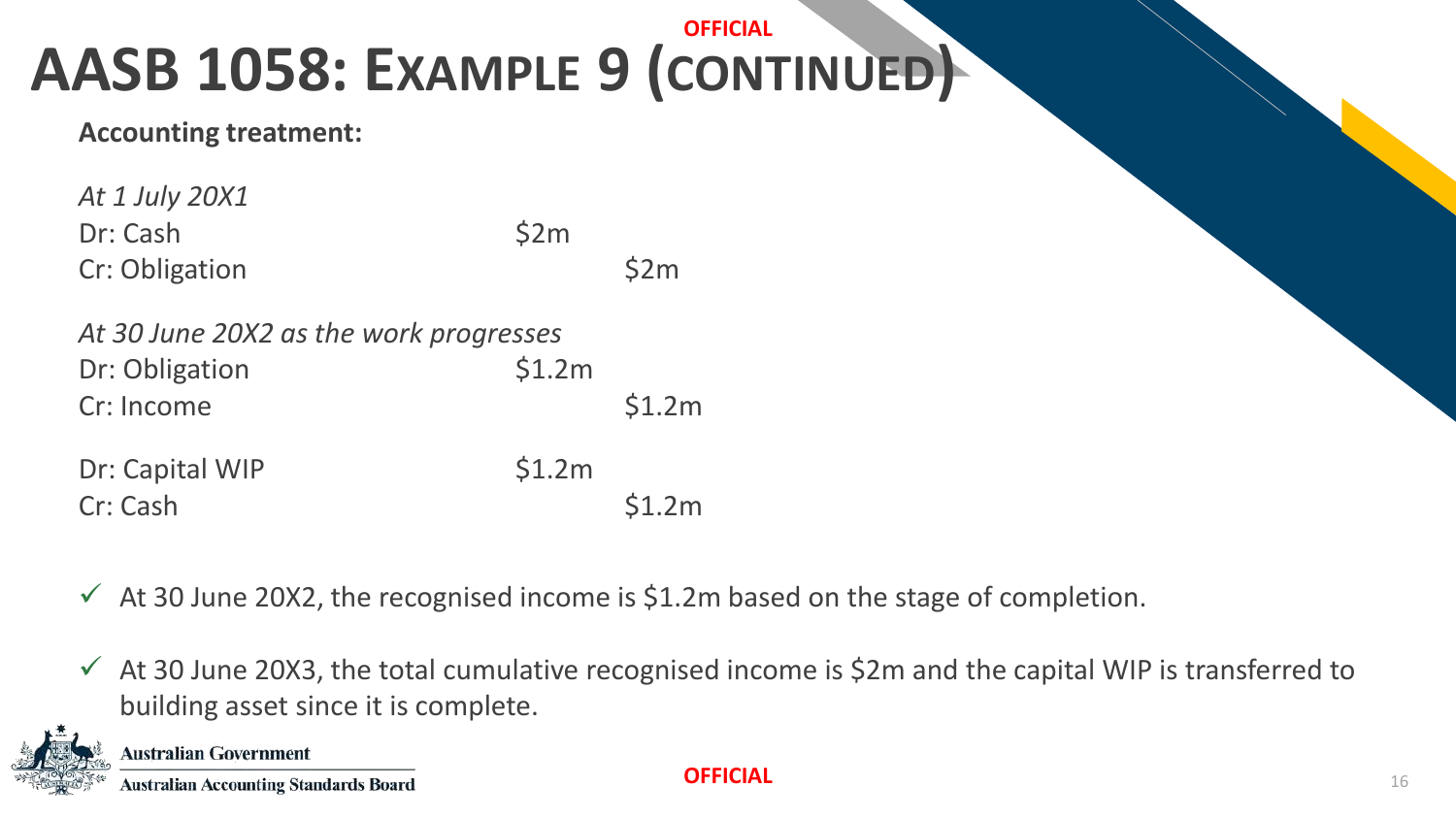# **AASB 1058: EXAMPLE 10 (SUMMARY) OFFICIAL**

 $\triangleright$  Entity receives \$100,000 to purchase 16 intensive care hospital beds to be used by the entity. The purchase will be made in two stages (6 beds followed by 10 beds).

**Analysis** – the entity determines that they meet the criteria in paragraph 15 and therefore recognises income as the obligation is completed (i.e. when the beds are purchased).

| <b>Accounting treatment:</b><br>Initial recognition<br>Dr: Cash<br>Cr: Obligation |         |         | \$100k | \$100k          |                              |         |         |
|-----------------------------------------------------------------------------------|---------|---------|--------|-----------------|------------------------------|---------|---------|
| <b>Purchase 1</b>                                                                 |         |         |        |                 | <b>Purchase 2</b>            |         |         |
| Dr: Obligation<br>Cr: Income                                                      | \$37.5k | \$37.5k |        |                 | Dr: Obligation<br>Cr: Income | \$62.5k | \$62.5k |
| Dr: Equipment<br>Cr: Cash                                                         | \$37.5k | \$37.5k |        | Cr: Cash        | Dr: Equipment                | \$62.5k | \$62.5k |
| us <del>tfahan Government</del><br>ustralian Accounting Standards Board           |         |         |        | <b>OFFICIAL</b> |                              |         |         |

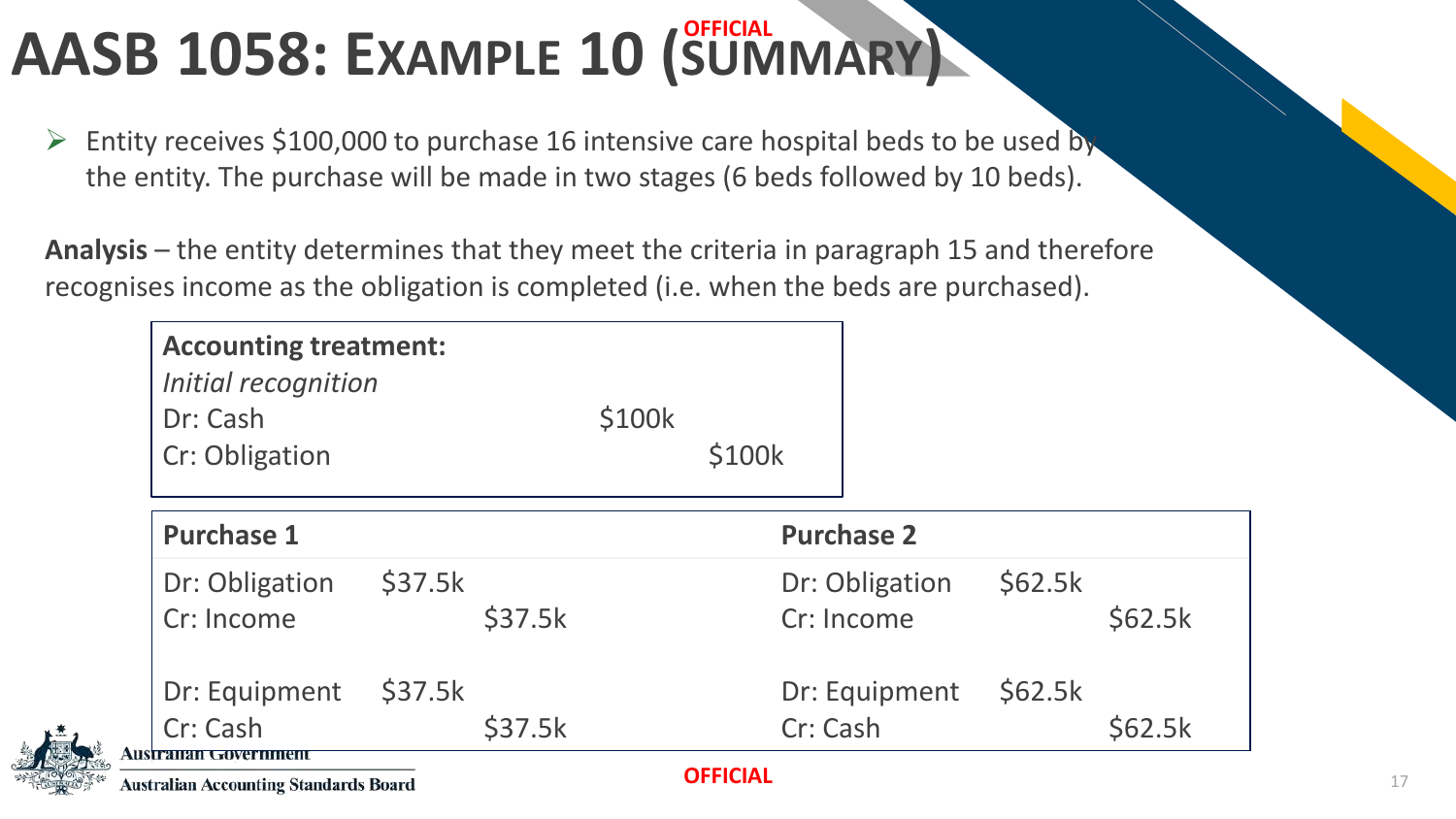# **UPFRONT FEES**

**Issue raised:** How do we account for income from upfront fees in a contract?

A not-for-profit entity charges upfront fees to customers or members as part of the goods and services offered. These fees may include:

- joining fees at clubs and membership bodies;
- enrolment fees at schools; and
- other establishment or set-up fees where the fee is paid at or near contract inception and the customer can renew the contract each year without paying an additional fee.

Accounting standard guidance: AASB 15.B48-51

[AASB Staff FAQ for Not-for-Profit Entities](https://www.aasb.gov.au/media/om2l1pnr/updated_nfp_staff_faqs_27022022.pdf) – Section 3 *Identifying and Recognising Performance Obligations in NFP Schools*

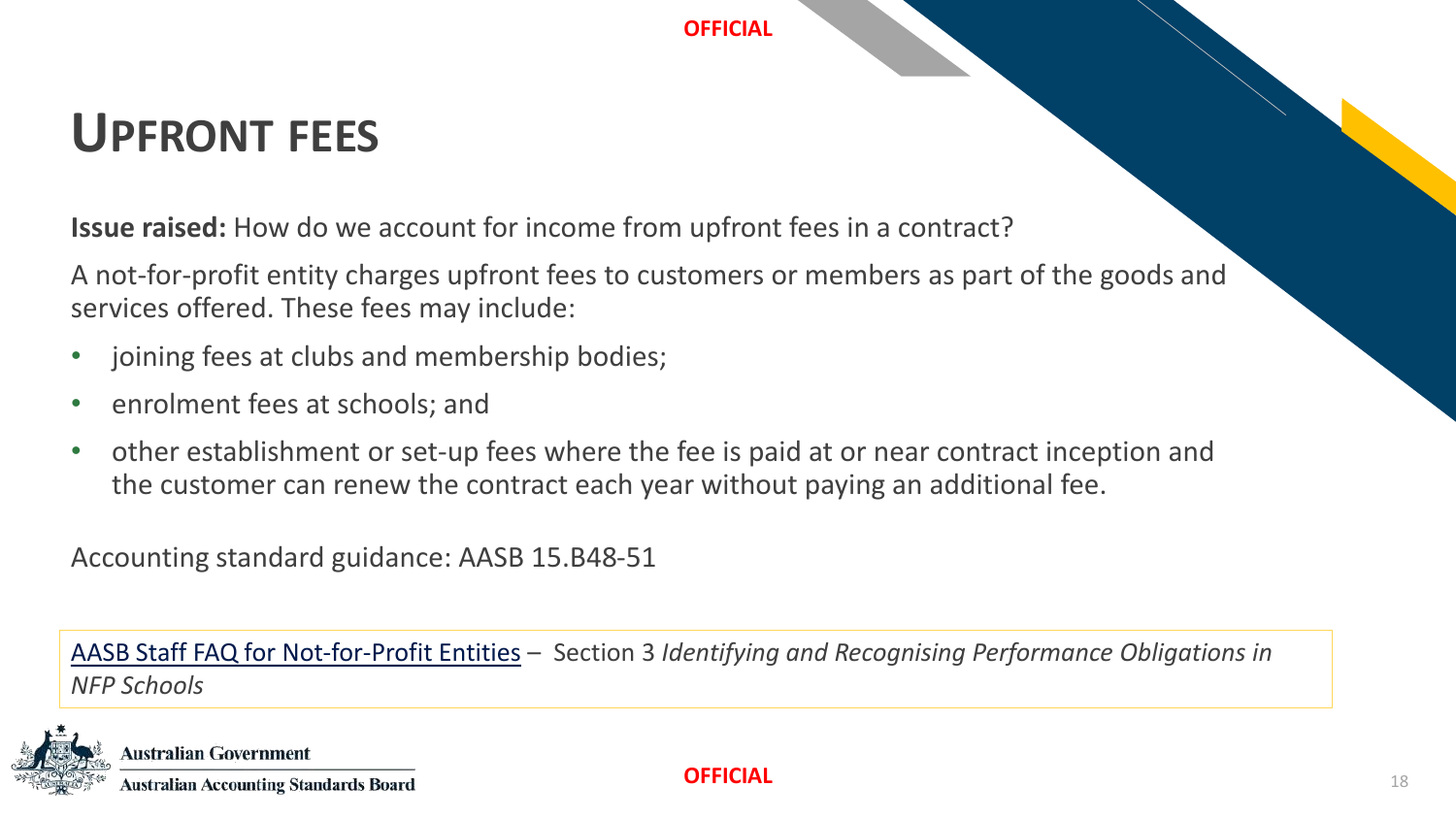# **UPFRONT FEES – PROPOSED EXAMPLE**

The following is a summary of the example proposed in the AASB Exposure Draft ED [318](https://aasb.gov.au/admin/file/content105/c9/ACCED318_01-22.pdf)

### **Scenario:**

Entity charges an upfront fee when a prospective customer accepts the offer to join or enrol.

The following terms and conditions are relevant to the fee:

- upon payment of the fee, future service is guaranteed for the prospective client to commence in the agreed-upon year and for the period of the contract, being 2 years;
- the fee is non-refundable and non-transferable; and
- the fee is not offset against any future fees that are charged for an ongoing basis for continued access to the services.

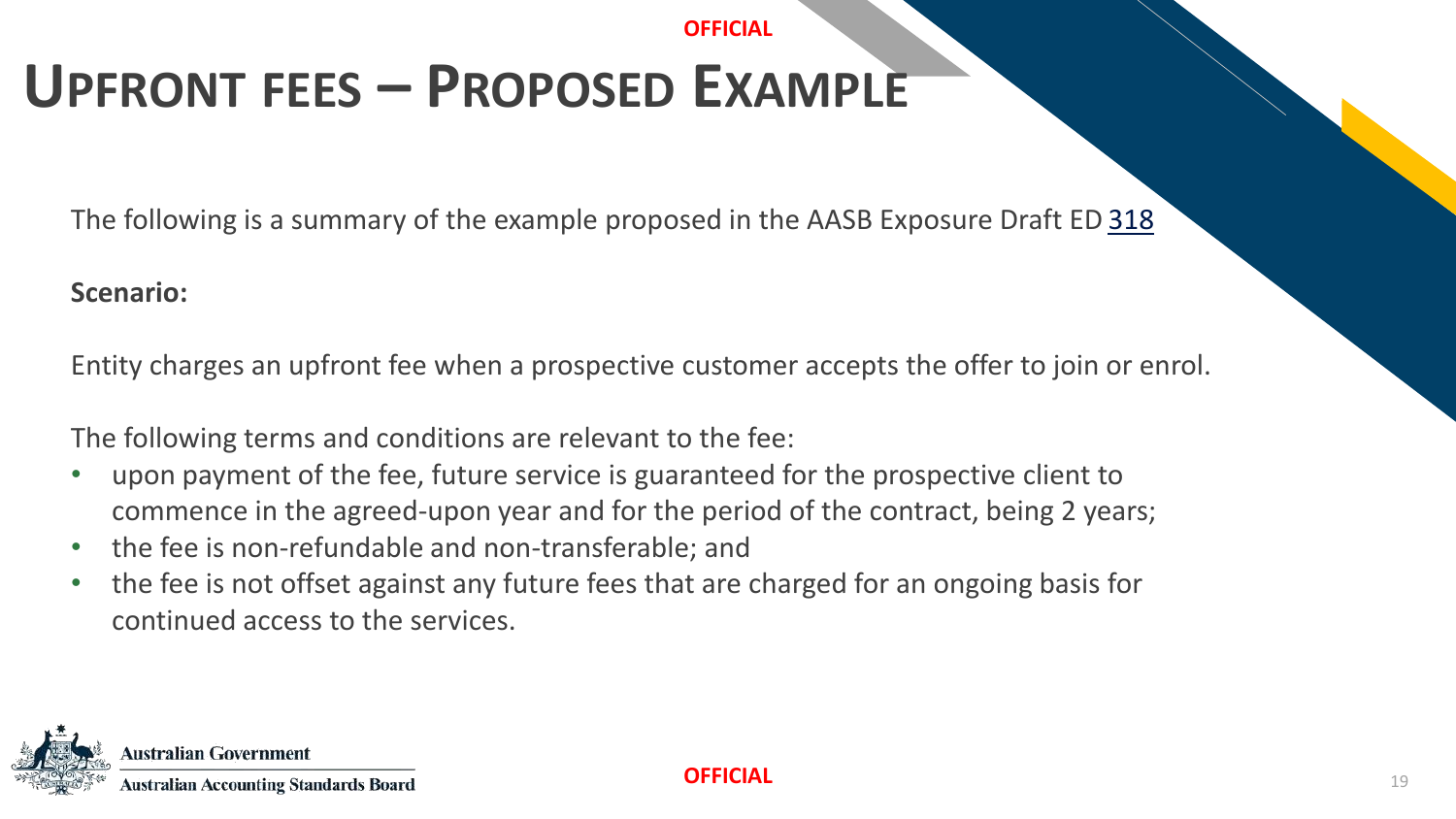## **UPFRONT FEES – PROPOSED EXAMPLE (CONTINUED) OFFICIAL**

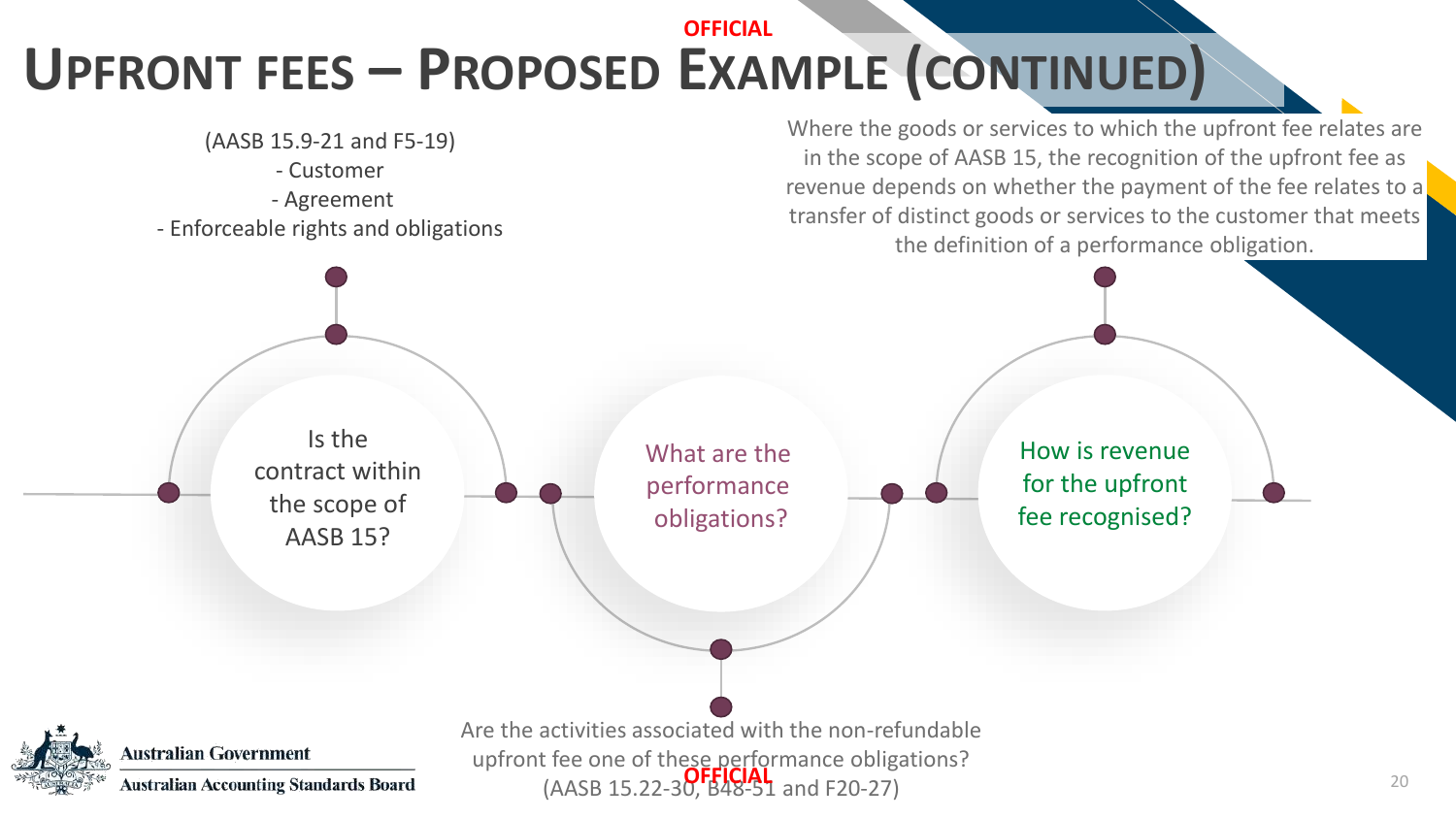### **GRANTS RECEIVED IN ARREARS OFFICIAL**

**Issue raised:** Where a grant is in the scope of AASB 1058, how should an entity account for grants received in arrears?

No specific guidance in AASB 1058, however consider the income recognition methodology



Where the goods / services have been provided prior to payment received, an entity should consider whether there is an asset to be recognised and follow the general process in AASB 1058.

> [AASB Staff FAQ for Not-for-Profit Entities](https://www.aasb.gov.au/admin/file/content102/c3/Updated_NFP_Staff_FAQs_10-20_1604630803631.pdf) – Section 5 *Initial recognition by a NFP entity of an asset acquired for consideration that is significantly less than fair value principally to enable the entity to further its objectives, and the associated income*

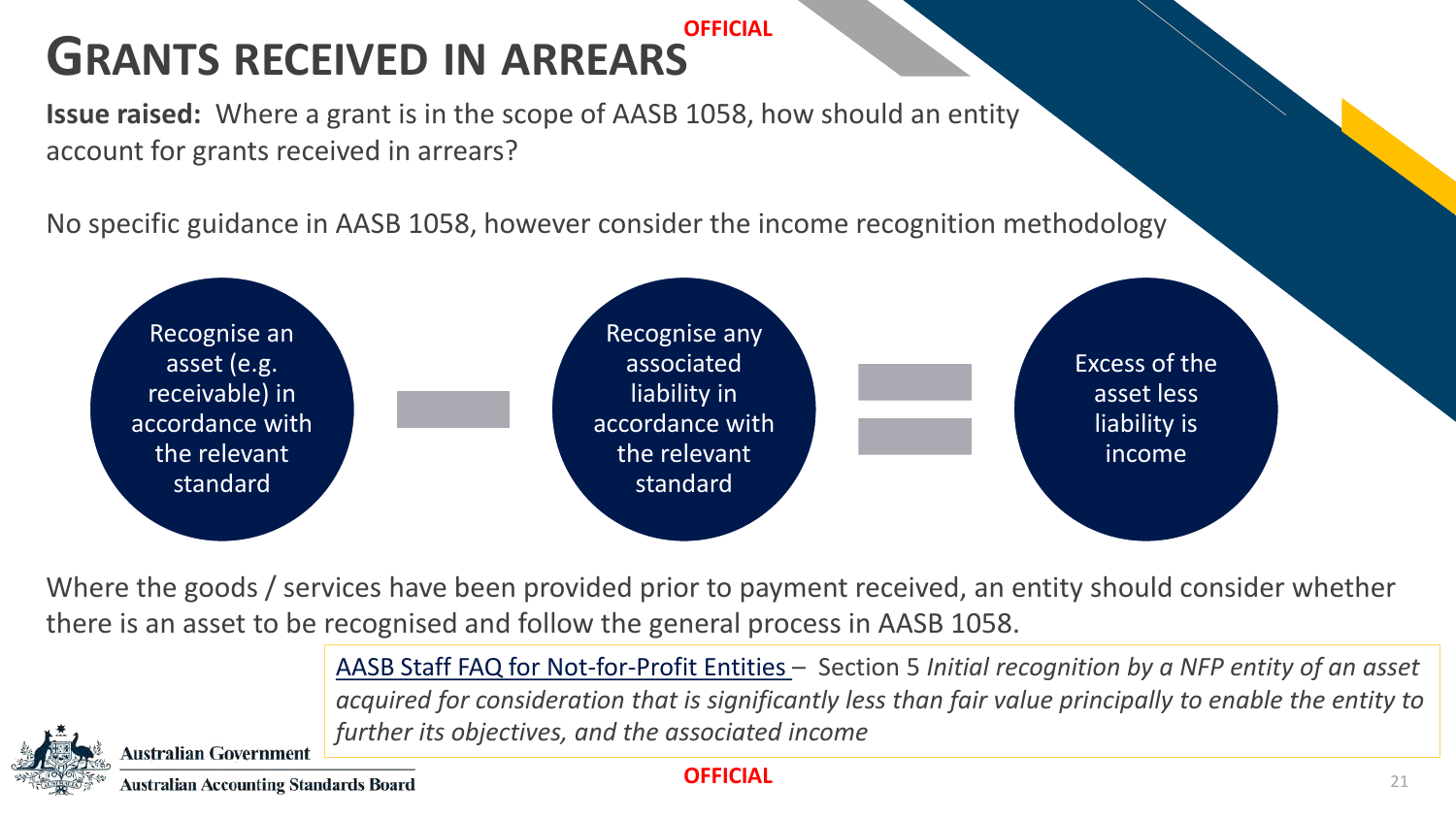# **PRINCIPAL V AGENCY**

**Issues raised**: Lack of understanding regarding circumstances where NFP entities need to consider the principal / agency concept;

*Examples of circumstances where principal / agency should be considered:*

- some National Disability Insurance Schemes arrangements, the NFP entity receives all the funding relating to the care to be provided to a participant, however they partly act in a fund management role to distribute the funds to the relevant provider and retain funds only for the administration and disability services which they provide;
- consortium grants arrangements where the lead entity is responsible for distribution of funds;
- National body receives funds solely for the purpose of transferring funds to state bodies.

Consider the role played in the arrangement and the associated revenue recognition (gross v net).

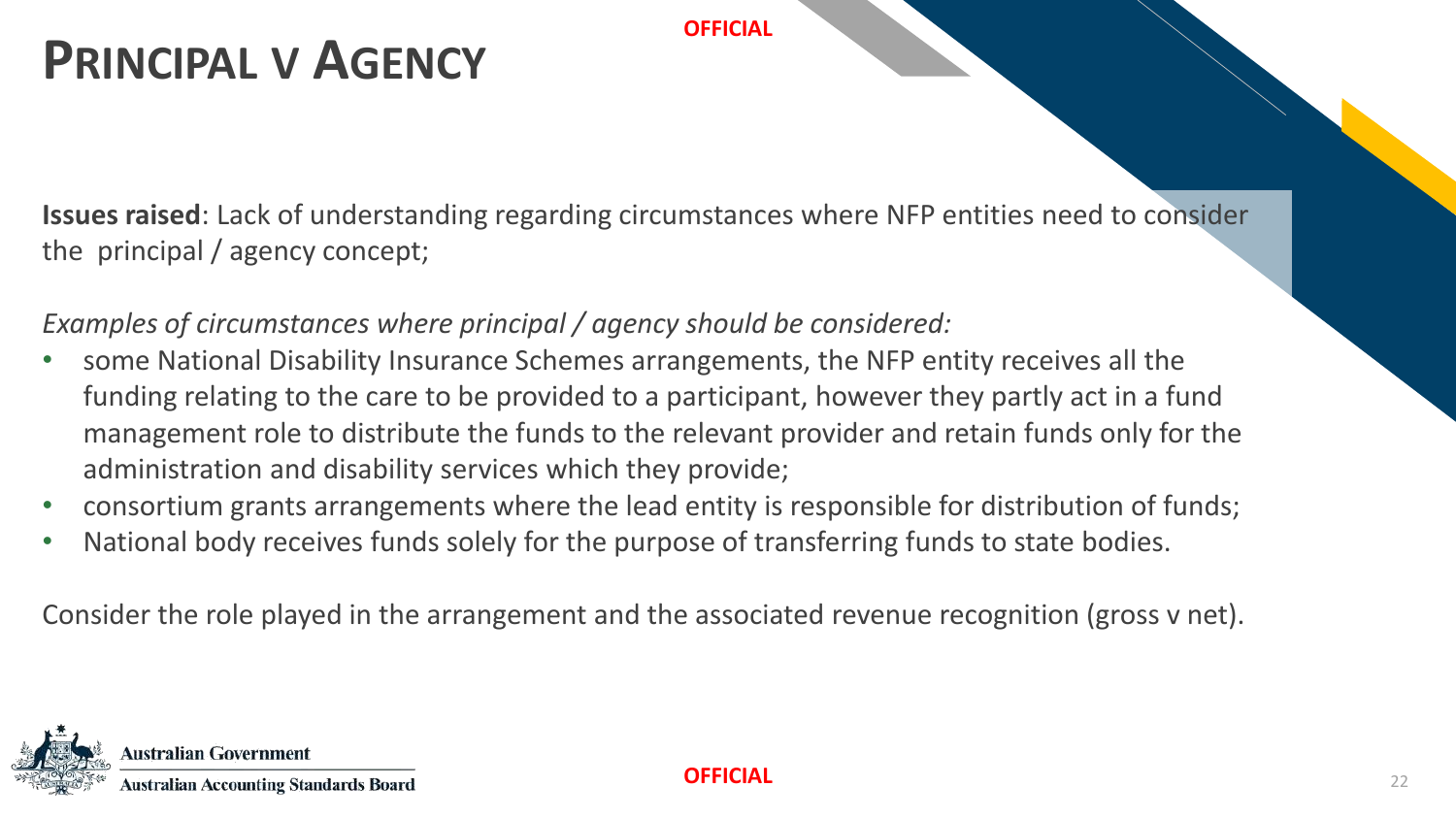## **TERMINATION FOR CONVENIENCE CLAUSES**

**Issue raised:** Whether the existence of termination for convenience (TFC) clauses in grant agreements would result in a liability being recognised for funds received not yet spent

Stakeholders noted there was current diversity in practice.

Issue is applicable to both NFP and FP entities and has arisen due to the interaction of standards such as AASB 15 / AASB 1058 and AASB 9 - will be considered in the NFP context in the Post Implementation Review for contracts outside the scope of AASB 15.

Where a grant agreement includes a TFC clause and the agreement is in the scope of AASB 1058 then entities will need to consider applicable AAS (e.g. AASB 9) when recognising related amounts.

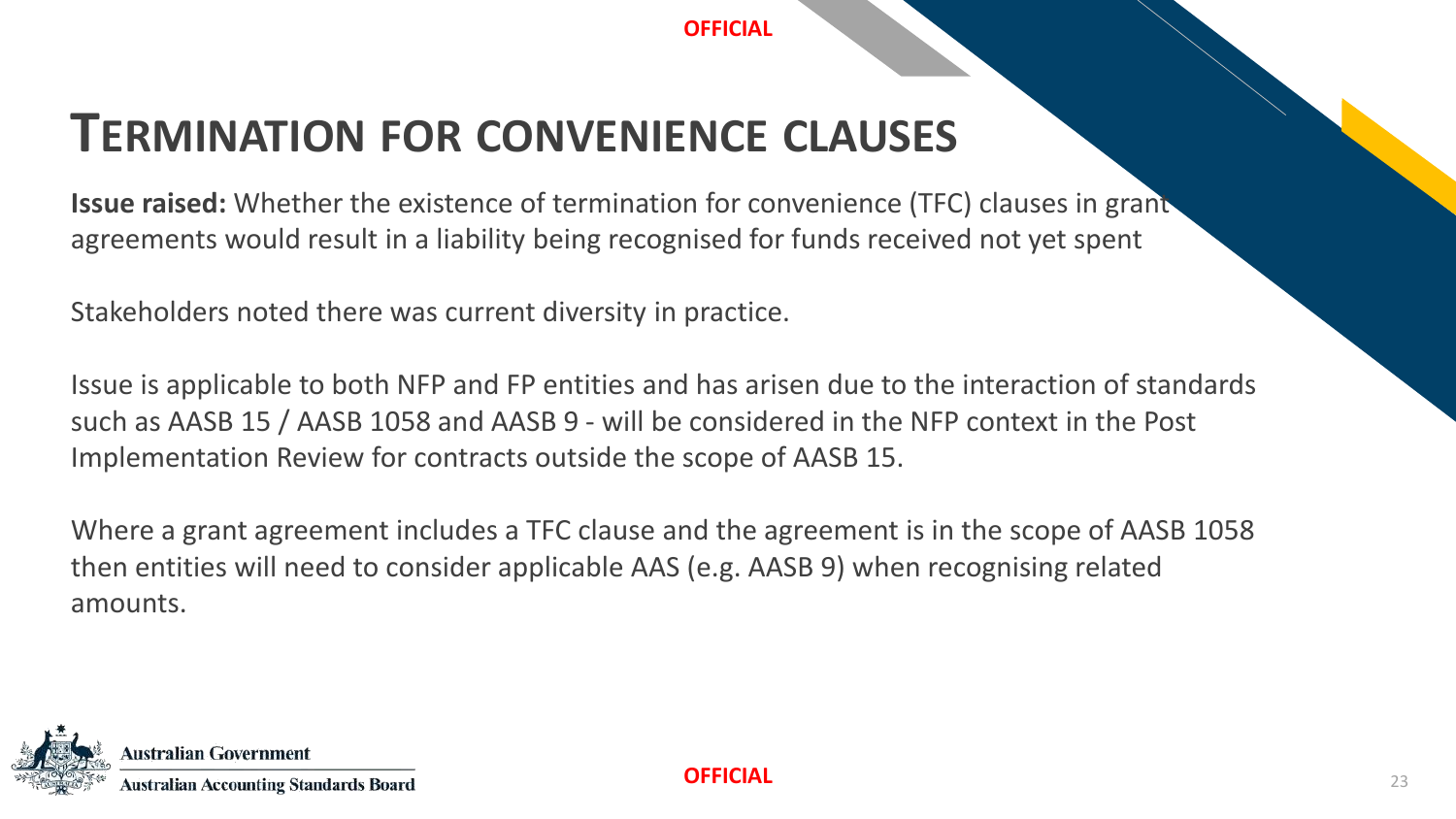# **ED 318 – AASB 1058 EXAMPLE 3A**

*Illustrative example 3A in AASB 1058*

Illustrative Example 3A amendment proposal in ED [318](https://aasb.gov.au/admin/file/content105/c9/ACCED318_01-22.pdf) to clarify the analysis and accounting treatment as follows:

- providing further details how the accounting standards have been applied to support the recognition of a financial liability under the illustrated set of circumstances and clarification of the measurement of such liability; and
- providing a contrasting example where no financial liability is recognised.

Comments on the ED open until **11 March 2022** – please **provide feedback**

**Phone: Email:** 1300 857 602 **Australian Government Australian Accounting Standards Board** 

+61 (3) 9617 7600 [standard@aasb.gov.au](mailto:standard@aasb.gov.au)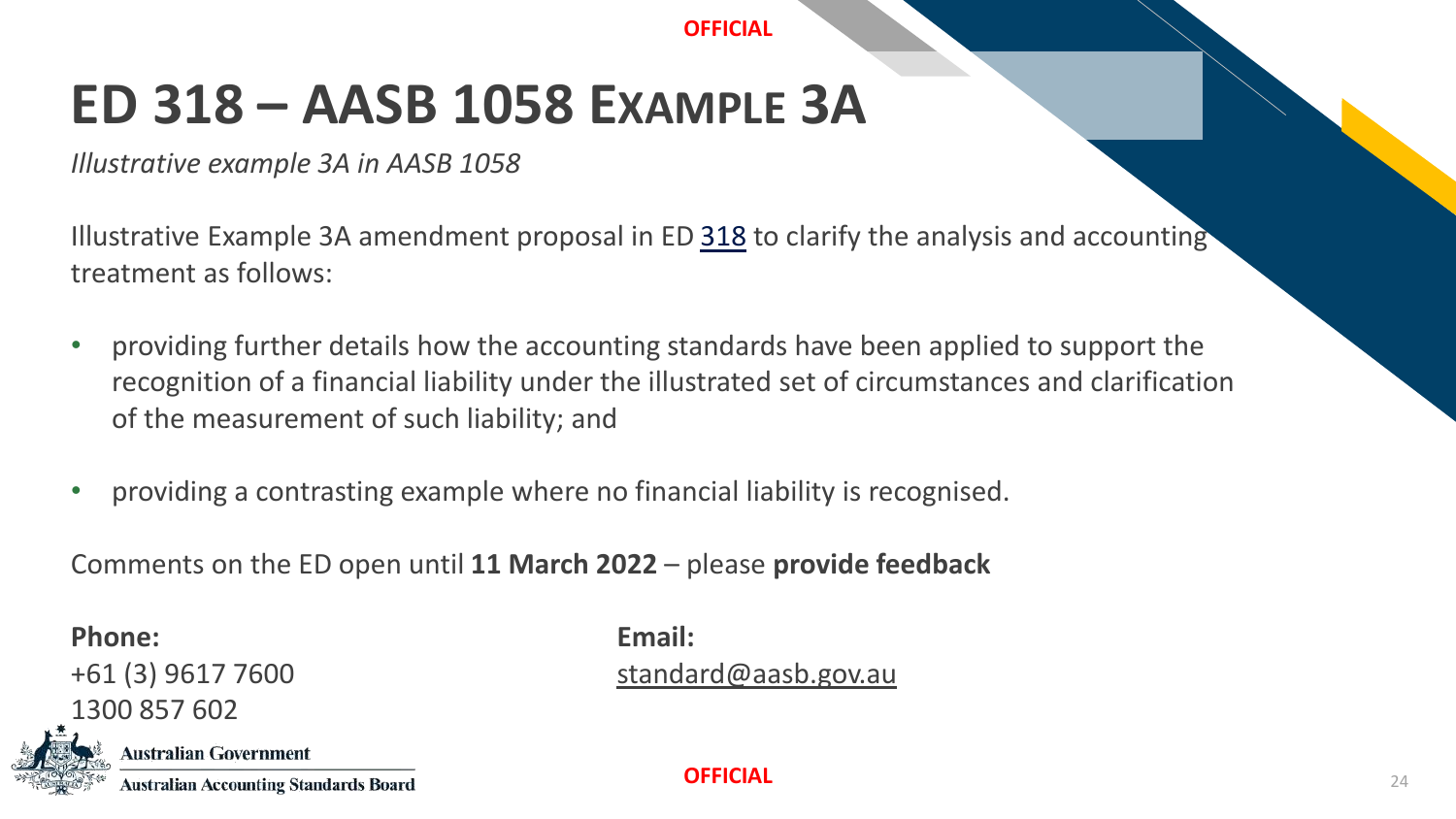# **ED 318 – PEPPERCORN / CONCESSIONARY LEASES**

ED [318](https://aasb.gov.au/admin/file/content105/c9/ACCED318_01-22.pdf) proposing to provide a 'permanent' exemption for private sector NFP entities to measure Right of Use (ROU) assets arising from concessionary leases at cost.

Cost is based on the lease liability under the agreement.

Disclosure required to provide information on the nature of the concessionary leases and the reliance of the entity on these leases.

Comments on the ED open until **11 March 2022** – please **provide feedback**

**Phone: Email:** 1300 857 602

+61 (3) 9617 7600 [standard@aasb.gov.au](mailto:standard@aasb.gov.au)

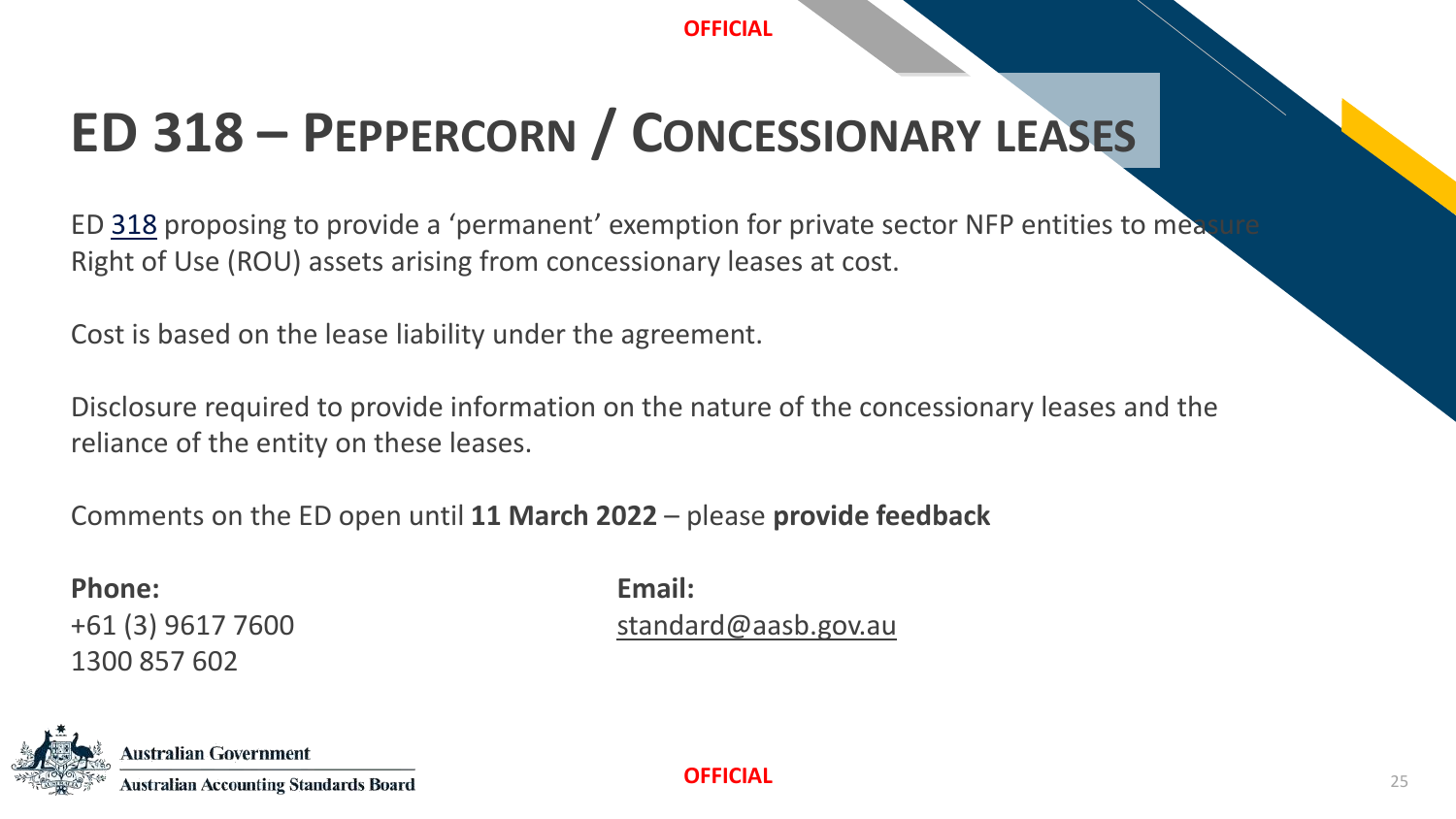## **POST-IMPLEMENTATION REVIEW (PIR): OFFICIAL**

# **WE NEED YOUR INPUT**

- PIR is an opportunity to debrief new standards
	- What is working?
	- What is not working so well?
- Process how do we do this
	- Research literature review
	- Stakeholder engagement the more the merrier
	- Roundtables, discussions, emails, webinars, formal responses
	- Does not have to be a significant time commitment
- Based on the feedback received the Board will determine the next steps (may include changes to the requirements of the standards, additional examples, educational material)
- **Would you be willing to assist the AASB with the post-implementation process of AASB 15 and AASB 1058 for NFP entities?**

The personal information you provide here will be used by the AASB to contact you regarding the post-implementation process of AASB 15 and AASB 1058 for NFP Entities. We will not disclose personal information about you to anybody else, unless you have given consent, or we are authorised or required to do so by law. Our Privacy Policy describes when this might occur. Providing us with the requested information is not required by law. If you choose not to provide us with no further action will occur. Please see the AASB Privacy Policy on our website www.aasb.gov.au for more information about how we handle your personal information, how you can request to access or correct the personal information we hold about you, and who to contact if you have a privacy enquiry or complaint.<br>**Australian Government** 



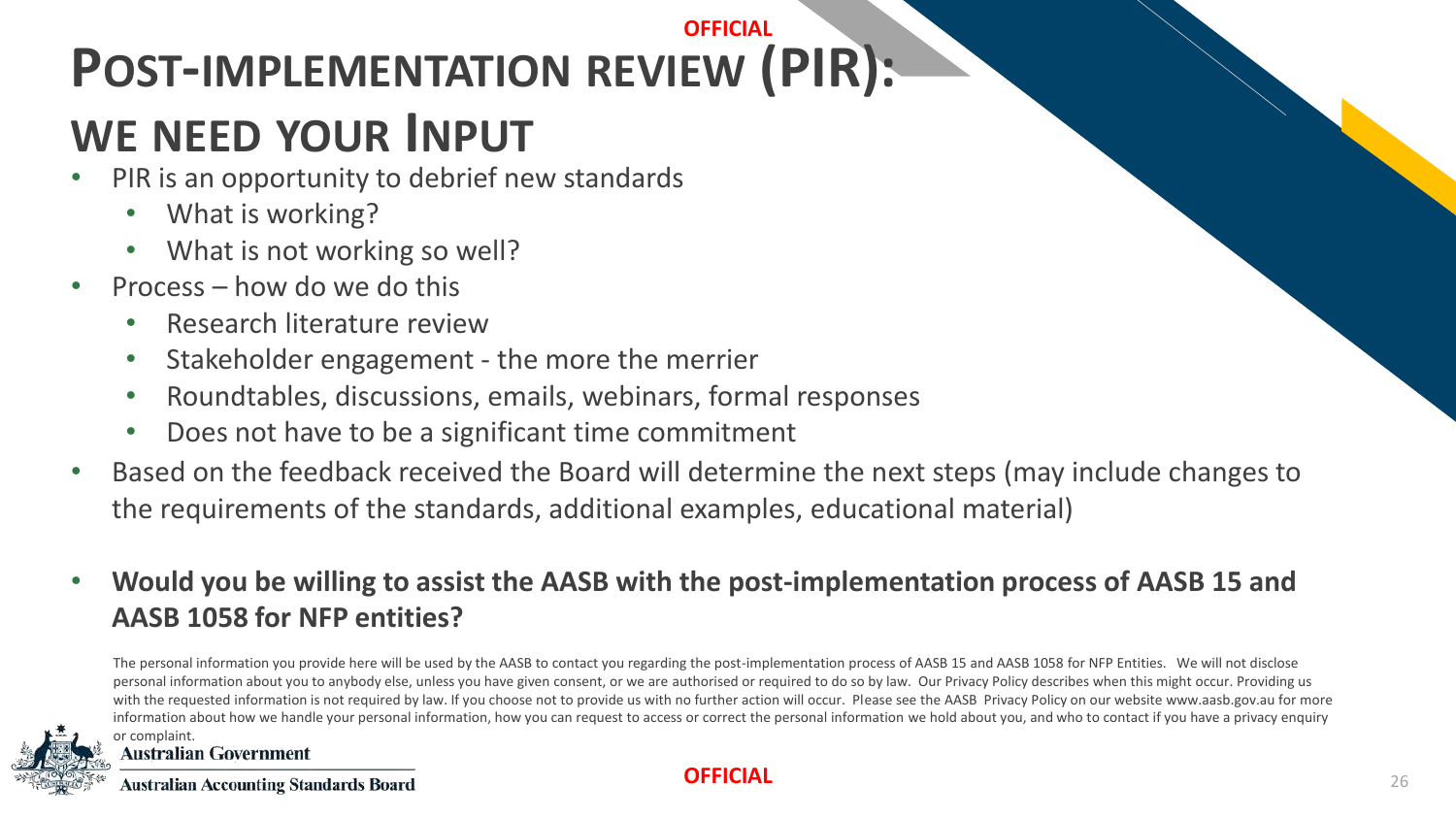# **Need more information?**

- **AASB Key Facts Documents**  AASB website under '[hot-topics](https://aasb.gov.au/research-resources/hot-topics/technical-faqs/)'
- **[AASB Staff FAQ's](https://aasb.gov.au/research-resources/hot-topics/technical-faqs/)**
- **Components of the standards:**
	- Appendix F to AASB 15
	- Illustrative examples
	- Basis for conclusions

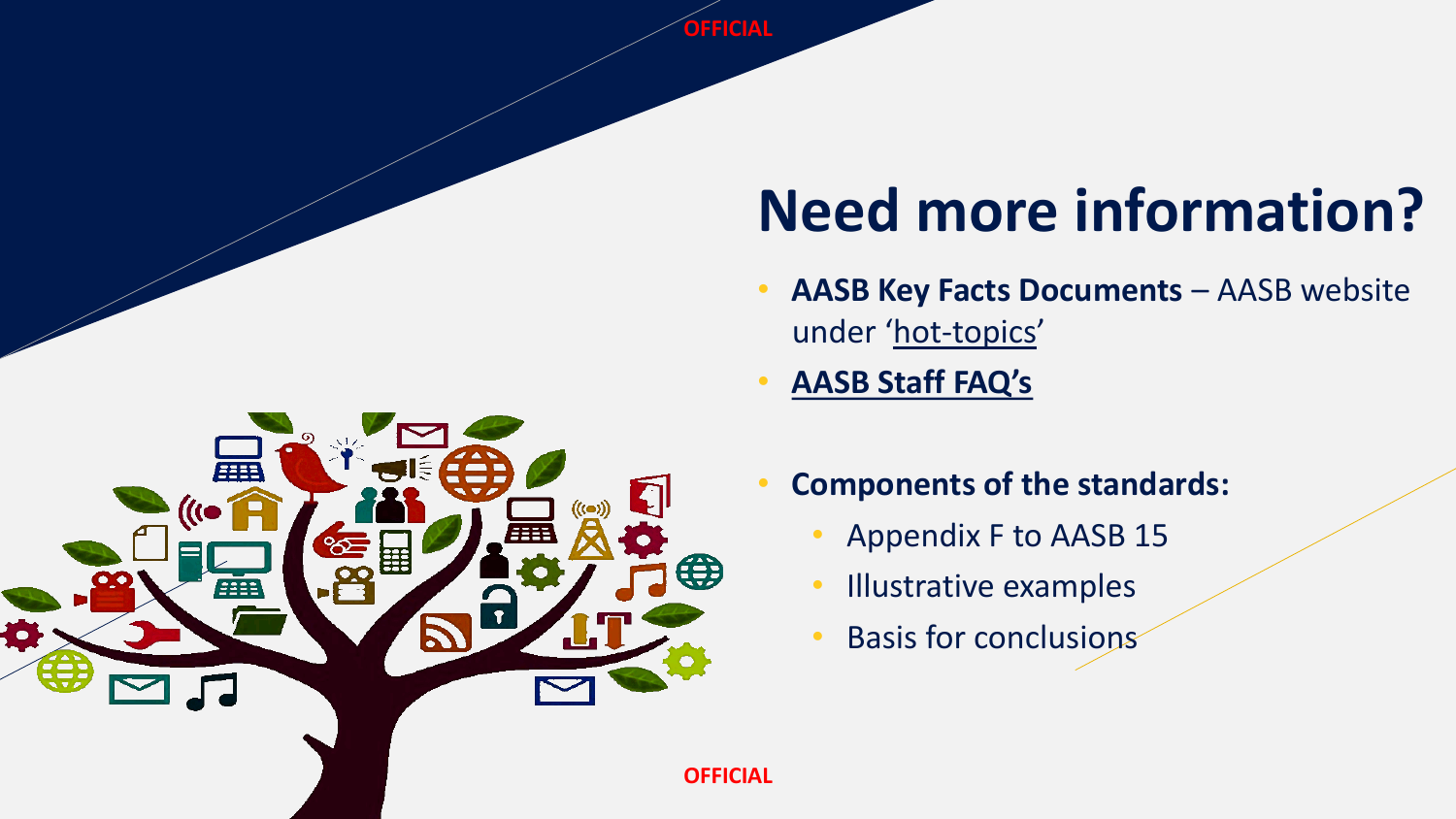# **AASB Resources**

# **Getting Involved**



**Australian Accounting Standards Board**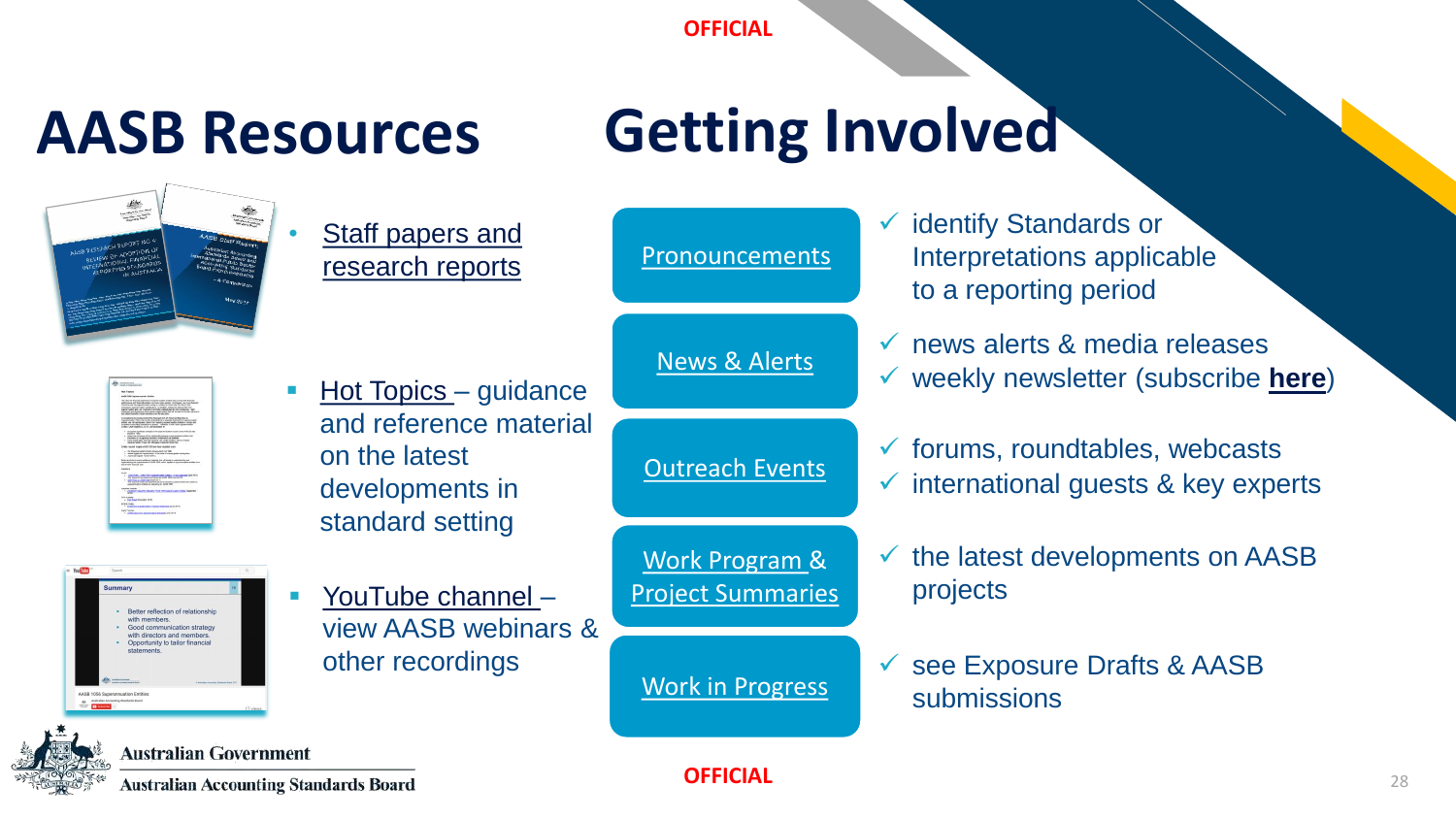